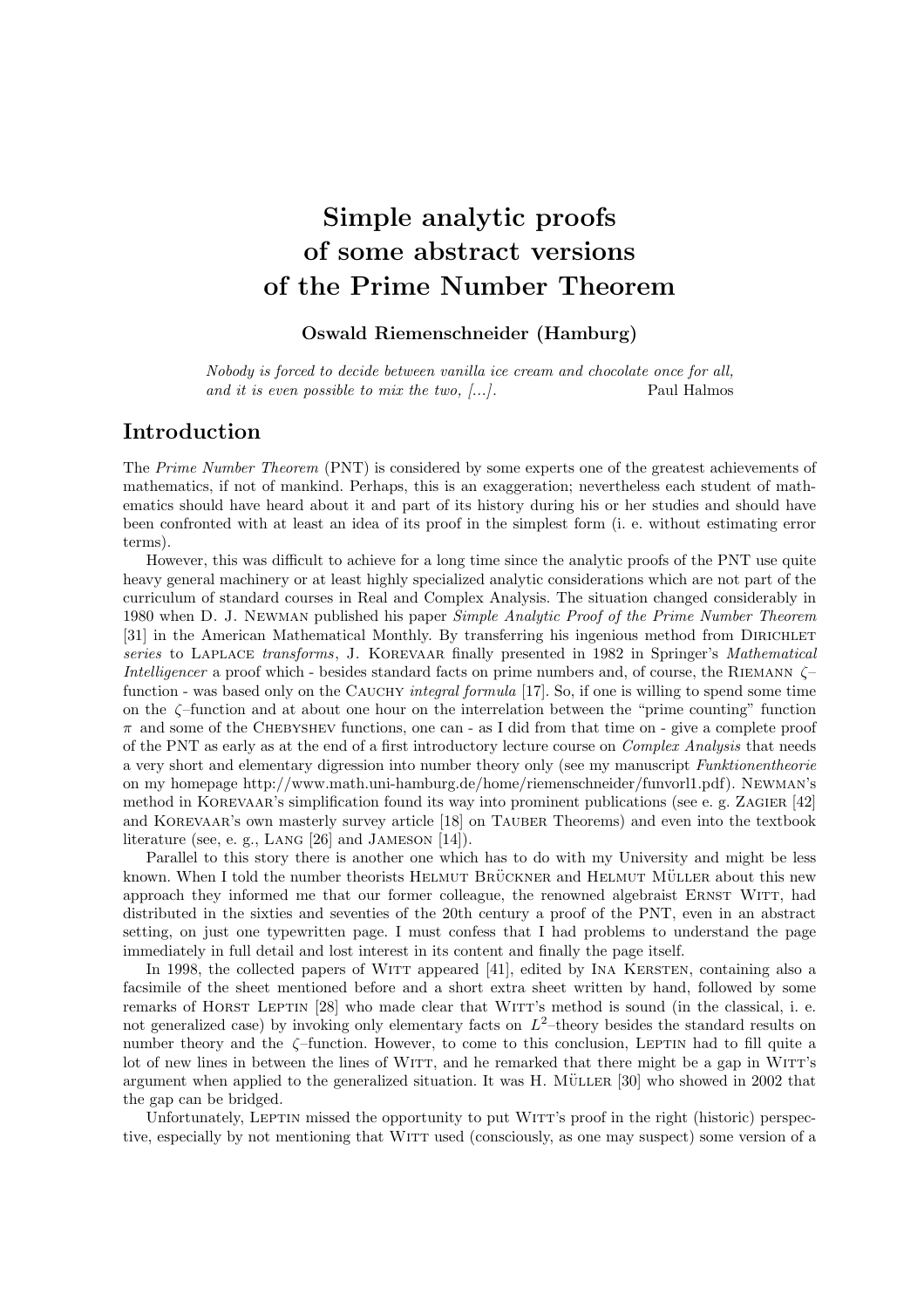Tauber type theorem of Ikehara and Wiener and ideas by several mathematicians for simplifying its proof.

I came back to this subject after my retirement when revising my texts on standard lecture courses. I thank H. MÜLLER and my student SOLVEJG GLATZ for several discussions which clarified the situation to the effect that WITT's arguments need - besides elementary complex analysis and the RIEMANN -LEBESGUE Lemma - only standard  $L^1$ -theory like the convergence theorems of B. LEVI and LEBESGUE and the TONELLI - FUBINI Theorem. One can even avoid the LEBESGUE–integral. Thus, the proof even for the generalized version where one has to bring some more basic facts of FOURIER analysis into the game - can easily be understood by undergraduate students after a good introduction into Analysis of, say, 4 semesters, including standard Complex Analysis<sup>1,2</sup>.

In this note, I will give a short survey on both approaches and try to convince the reader that one can combine the two (chocolate and vanilla) to eliminate number theory completely by standard (complex and real) analysis. I also include a simple proof of the Ikehara - Wiener Theorem along these lines.

Acknowledgements. I am indebted to the (unknown) referee for constructive criticism and helpful remarks on two versions of this manuscript which enabled me, as I hope, to improve the text considerably by, e. g., eliminating a few mathematical errors and some historical inaccuracies. To be sure, solely the author is responsible for any kind of opinion stated expressis verbis in the text. I also would like to thank the ICTP in Trieste for its hospitality during my stay in June 2008 that gave me the opportunity to dive more deeply into the matter and to start the revision of the paper under such splendid conditions.

### Table of contents

- 1. The Prime Number Theorem in Witt's formulation
- 2. TAUBER Theorems and the classical PNT Appendix: Korevaar's proof of the Karamata - Ingham Theorem
- 3. A short introduction to the ζ–function
- 4. WITT's approach and boundedness of the function  $F$ Appendix: LEPTIN's interpretation
- 5. Witt's proof of the generalized PNT and application to the Ikehara Wiener Theorem Appendix: Simple proof under Beurling's conditions

### 1 The Prime Number Theorem in WITT's formulation

The "classical" Prime Number Theorem states that the prime counting function

$$
\pi(x) := \#\{p \in \mathbb{P} : p \leq x\} = \sum_{p \leq x} 1, \quad x \in \mathbb{R}_+,
$$

where  $\mathbb{P} \subset \mathbb{N}$  denotes the set of prime numbers, behaves asymptotically for  $x \to \infty$  like  $x/\log x$ , i. e.<sup>3</sup>

$$
\pi(x) \sim \frac{x}{\log x} (x \to \infty)^4
$$
 or  $\lim_{x \to \infty} \frac{\pi(x) \log x}{x} = 1$ .

<sup>&</sup>lt;sup>1</sup>In fact, our Physics students in Hamburg learn the necessary facts from Analysis already in the first 3 semesters of their 4 semester course in Mathematics. It is quite unfortunate that after the last University reform in Germany our Mathematics students will most probably not sufficiently be armed to follow the arguments in full detail.

 $^{2}$ I shall call such arguments occasionally *simple* or *elementary* although both adjectives may have completely different meanings for number theorists in connection with the classical PNT. DIAMOND tries to explain the distinction in his highly recommendable survey article [8]: The approach to the prime number problem proposed by Riemann, using a function of a complex variable generated by arithmetic data, came to be called analytic. On the other hand, direct real variable treatment of arithmetic data, such as the method of Chebyshev, came to be called elementary. [. . .] To avoid confusion, we shall (with apologies to Sherlock Holmes) use the word simple for "easy to understand". It will be seen that some elementary arguments are far from simple.

 $3\log x$  denotes in the present paper always the *natural* logarithm of x to the basis e.

<sup>&</sup>lt;sup>4</sup>In the following we drop the symbol  $(x \to \infty)$ .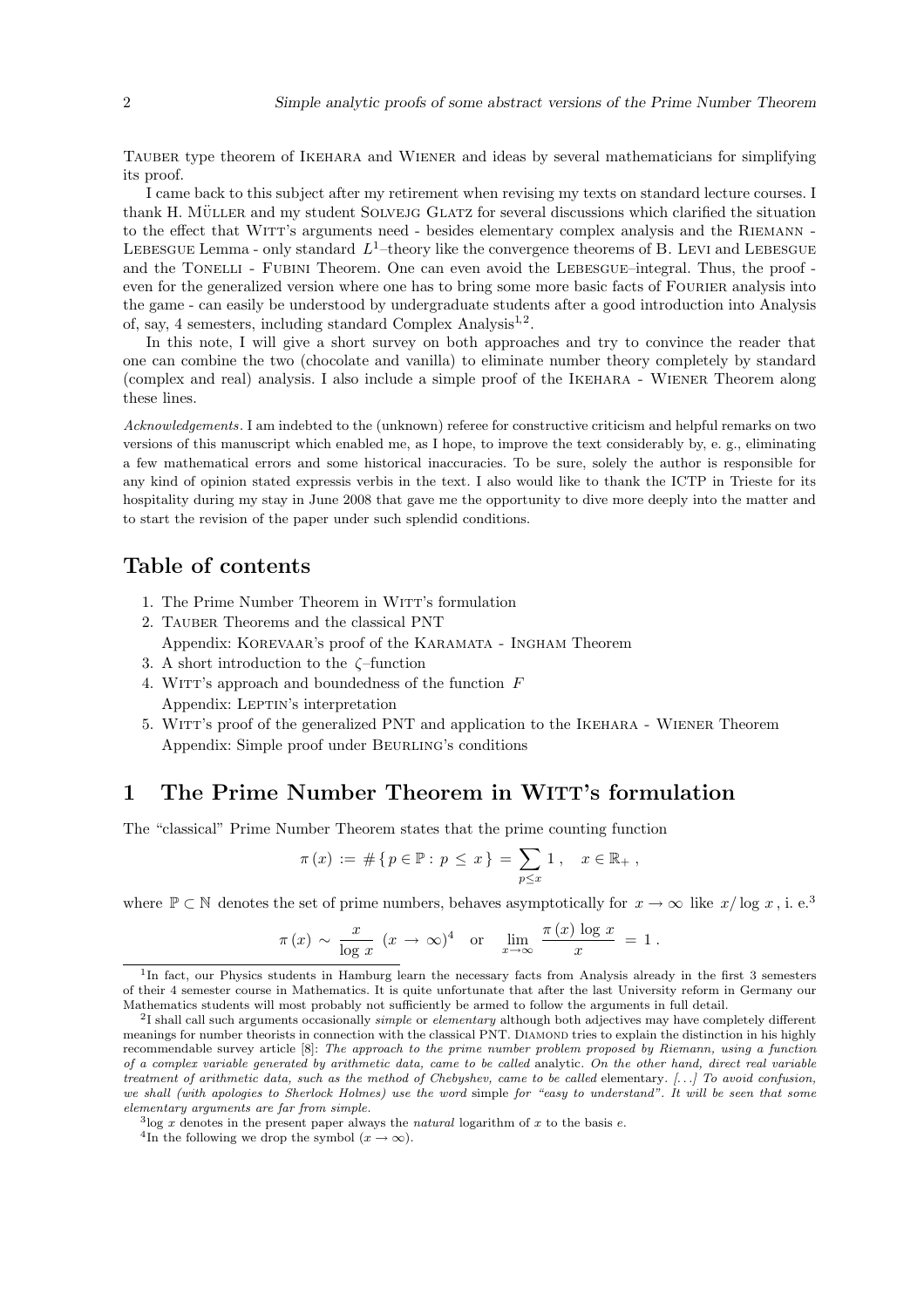If one instead of  $\pi$  uses the function

$$
P(x) := # \{ p \in \mathbb{P} : \log p \le x \},
$$

we have  $P(x) = \pi(e^x)$ , and therefore the PNT is equivalent to

(\*) 
$$
P(x) \sim e^x/x
$$
 or  $\lim_{x \to \infty} x e^{-x} P(x) = 1$ .

Remarks. 1. GAUSS conjectured already in 1792 or 1793 according to a letter to his former student ENCKE, dated December 24, 1849, that the prime counting function  $\pi$  behaves asymptotically like

$$
\int_{2}^{x} \frac{du}{\log u} = \text{li}(x) - \text{li}(2)
$$

with the "logarithmic integral"

$$
\mathrm{li}\,(x)\,=\,\int_0^x\,\frac{du}{\log\,u}\,:=\,\lim_{\varepsilon\searrow 0}\bigg(\,\int_0^{1-\varepsilon}\frac{du}{\log\,u}\,+\,\int_{1+\varepsilon}^x\frac{du}{\log\,u}\,\bigg)
$$

(which in turn is by DE L'HOSPITAL's rule asymptotically equivalent to  $x/\log x$ ). GAUSS' letter was published after RIEMANN's seminal paper [33] on the  $\zeta$ -function which paved the way for the complex analytic proofs of the PNT in 1896 by HADAMARD  $[10]$  and independently by DE LA VALLÉE POUSSIN [36]. After many successful attempts to simplify the methods and to make them applicable to other problems, it was only more than 50 years later that ERDOS [9] and SELBERG [35] gave the first so called *elementary* proofs of the PNT which use only elementary methods of *real* analysis avoiding the  $\zeta$ -function altogether, but (as KOREVAAR puts it in [18]) do not *qualify as simple* at all.

2. Investigating the absolute error term for the PNT means to find estimates for the difference

$$
\pi(x) - \int_2^x \frac{du}{\log u} .
$$

There are many results in the literature addressing this problem, also in the abstract situation to be studied later. The interested reader may consult the standard literature like [21], [12], [34], [14] and the remarks at the end of Chapter 6, §1, p. 162 in [16].

WITT considers more generally an unbounded non decreasing ("isotonic") sequence

$$
P: 0 < p_1 \leq p_2 \leq \cdots
$$

of positive real numbers and the corresponding function

$$
P(x) := \# \{ p \in P : p \le x \}, \quad x \in \mathbb{R}.
$$

Therefore, in the classical case, the function  $P(x)$  is associated to the set  $P := \log P$ , rather than to P itself. In the generalized context, we sometimes write  $\pi(x) = P(\log x)$ . Let now A denote the additive semigroup of  $\mathbb{R}_+$  generated by P with the corresponding counting function  $A(x)$  (which takes the "multiplicities" of elements in A into account, i. e. the fact that these elements will in general have finitely many representations as sums of elements in  $P$ ). Then we can ask the following general question: Given the asymptotic behaviour of  $A(x)$  or of some kind of its average as  $x \to \infty$  what can be said about the asymptotic behaviour of  $P(x)$ ? Any such result may be called an abstract PNT. See, e. g., the book [16] of KNOPFMACHER for many examples.

Remark. Studies in such *generalized* or abstract situations were started in 1937 by ARNE BEURLING in his mémoire Analyse de la loi asymptotique de la distribution des nombres premiers généralisés I in Acta Mathematica [3]. Sticking more closely to the classical situation he defines the set of generalized primes by an isotonic sequence

$$
\overline{P}: 1 < \overline{p}_1 \leq \overline{p}_2 \leq \cdots
$$

of real numbers and the set of *generalized positive integers* (or BEURLING *numbers*)  $N$  as the multiplicative semigroup generated by  $\overline{P}$ . Transferring his investigations to the *additive* setting used in the present paper, his main result can be stated as follows: If the counting function  $A(x)$  attached to the set  $A := \log N$  satisfies condition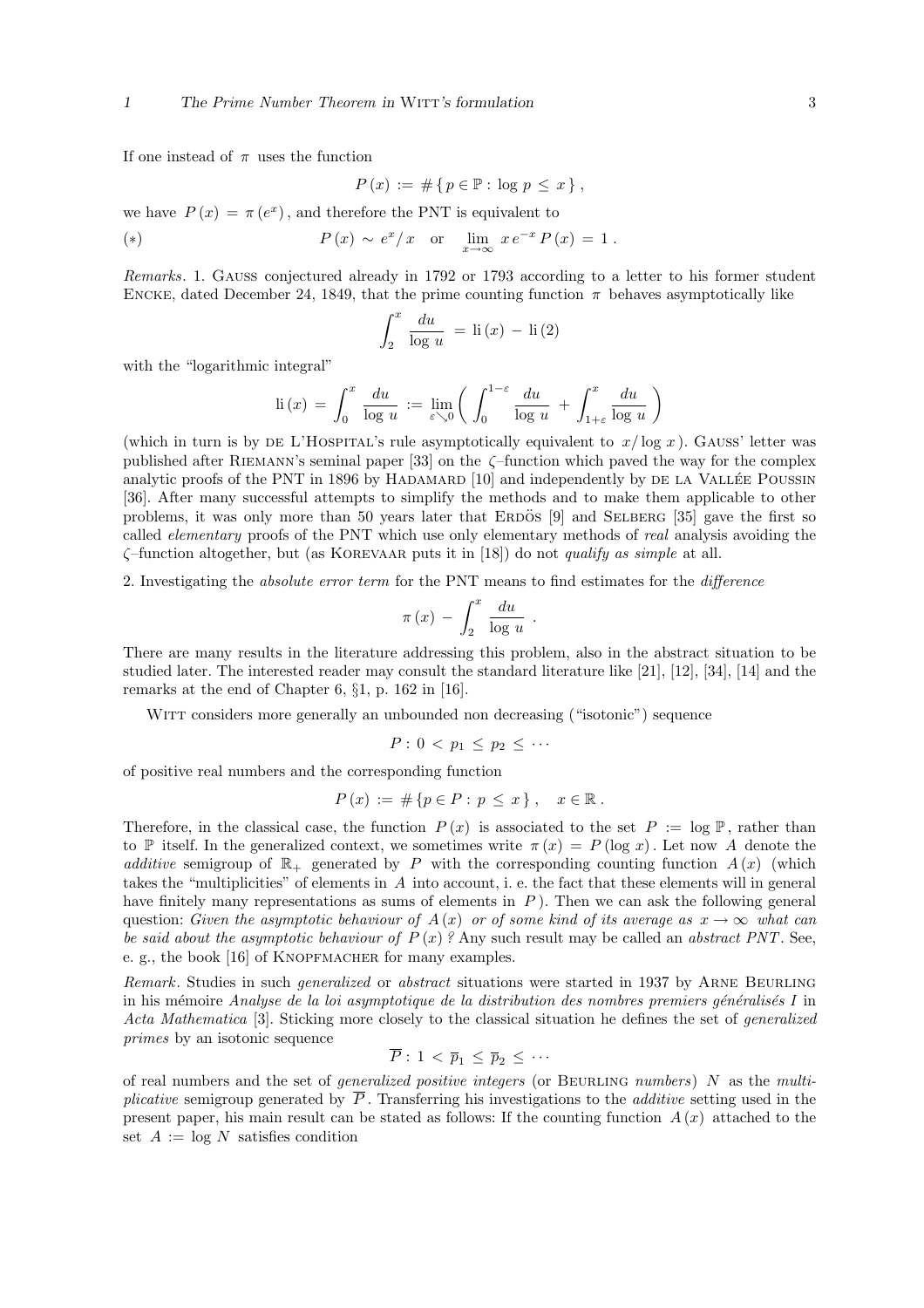$$
(B_{\gamma}) \qquad A(x) = \alpha e^x + O(x^{-\gamma} e^x) \text{ for some } \alpha > 0, \gamma > 3/2 ,
$$

then the generalized PNT holds for the set  $P := \log \overline{P}$  in the sense described above. DIAMOND [6] showed much later that  $\gamma = 3/2$  does not suffice. In the multiplicative setting, the sequence  $\overline{p}_1$  <  $\overline{p}_2$  <  $\cdots$  defined uniquely by

$$
\int_1^{\overline{p}_j} (\log t)^{-1} (1 - \cos(\log t)) dt = j
$$

is a counterexample. BATEMAN and DIAMOND gave in [1] a proof of BEURLING's result which in many details is closer to LANDAU's proof of the PNT in [23] and at least indirectly related to WITT's page [41].

Having the arguments based on the Riemann ζ–function in the classical situation in mind it is quite reasonable to assume with WITT (see also Sections 2 and 3 where we analyze the consequences of this condition more closely):

$$
(W_{\beta}) \qquad \int_0^{\infty} e^{-\beta x} |A(x) - \alpha e^x| dx < \infty \text{ for some } \alpha > 0, 0 < \beta < 1.
$$

Remarks. 1. In the classical case, we have by the existence and uniqueness of the prime factorization in the ring  $Z$  of integers that

 $A = \{ \log n, n \in \mathbb{N}^* \} = \log \mathbb{N}^*$ 

and no multiplicities, such that, with the GAUSS bracket  $[y] := \max_{n \in \mathbb{Z}} \{n \le y\}$ ,  $y \in \mathbb{R}$ ,

$$
A\left(x\right) = \left[e^x\right].
$$

Consequently, the assumption  $(W_\beta)$  is satisfied with  $\alpha = 1$  and any  $0 < \beta < 1$ .

2. A set P of generalized (additive) primes satisfies Axiom A according to [16] if one has

$$
A(x) = \alpha e^{\delta x} + O(e^{\eta x})
$$
 for some  $\alpha > 0$ ,  $0 \le \eta < \delta$ 

for the counting function of the additive semigroup A generated by P. Restricting to the case  $\delta = 1$ by an obvious homothety we see immediately that WITT's condition  $(W_{\beta})$  is satisfied for all  $\beta > \eta$ .

3. If  $K$  is an algebraic number field of degree d, then Axiom A is satisfied for the set of logarithms of the norms of the prime ideals in its ring of integers  $\mathbb{I}$ :

$$
P = \{ \log N \mathfrak{p}, \mathfrak{p} \subset \mathbb{I} \}
$$

with  $\delta = 1$ ,  $\eta = 1 - 1/d$  and a certain constant  $\alpha$  depending on the field K (see WEBER [37]). Hence, the condition  $(W_\beta)$  is satisfied for any  $\beta > 1 - \frac{1}{\beta}$  $\frac{1}{d}$ .

Our goal in this survey is to present two simple and self contained proofs of the PNT in the following version (see [41]).

**Theorem 1.1** If the set P satisfies  $(W_{\beta})$  for some  $0 < \beta < 1$  then the (generalized) PNT holds in the form

$$
P(x) \sim \frac{e^x}{x}
$$
 or equivalently  $\pi(x) \sim \frac{x}{\log x}$ .

Remarks. 1. Due to the remarks above, this generalizes the classical PNT and the so called *Prime Ideal* Theorem of LANDAU  $[20]$ .

2. If the set  $P$  of generalized primes satisfies  $Axiom A$ , then we can simply deduce from WITT's result the following form of the PNT (see Chapter 6,  $\S 1$  in [16]):

$$
\pi(x) \sim \frac{x^{\delta}}{\delta \log x} .
$$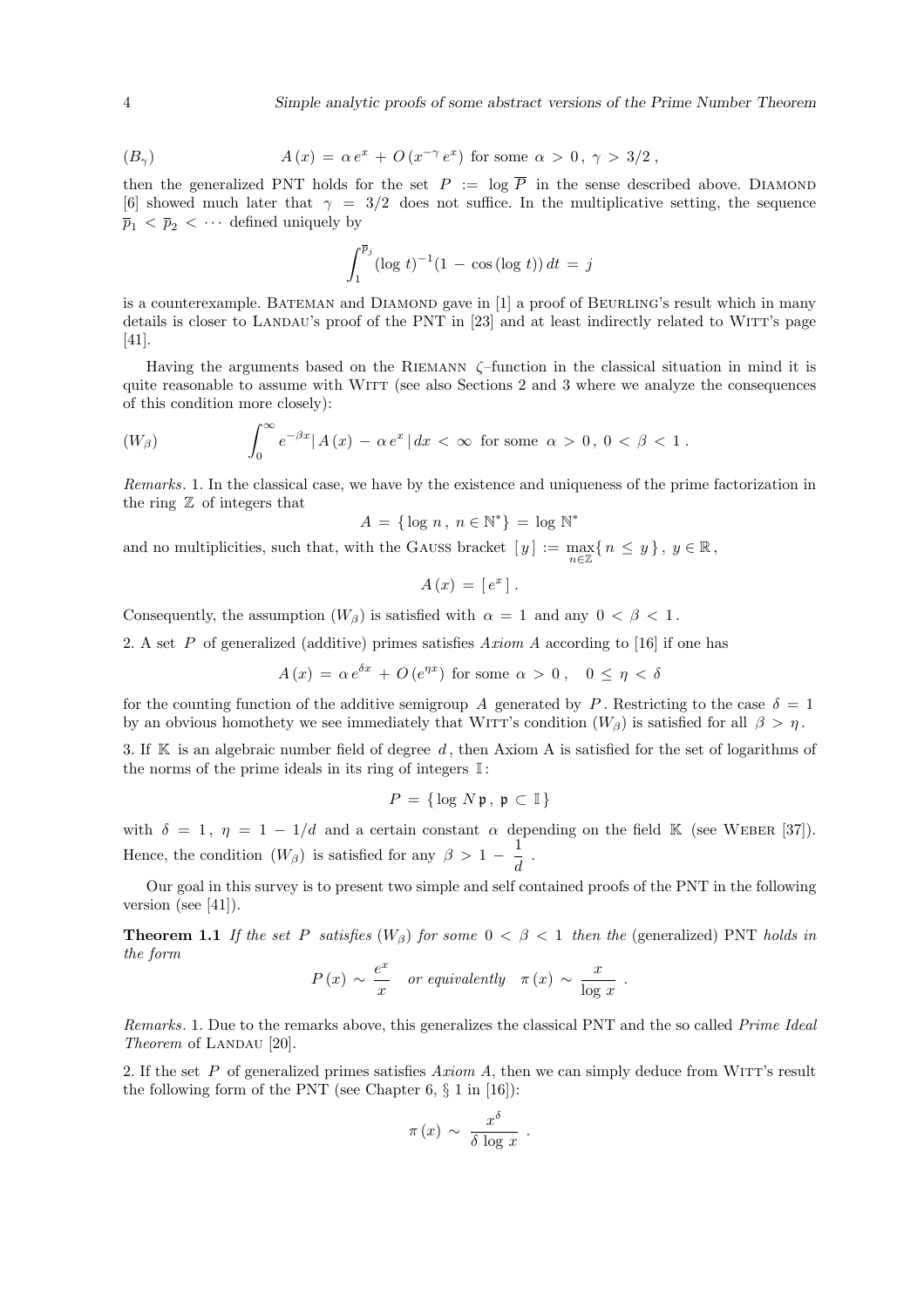Under this stronger assumption, one can moreover estimate the error term (see, e. g., MÜLLER  $[29]$  and BEKEHERMES [2]).

3. It should be emphasized that Beurling's result is much stronger than Witt's because each condition  $(W_{\beta})$ ,  $0 < \beta < 1$ , implies  $(B_{\gamma})$  for all  $\gamma > 0$  (see Section 2). In the Appendix to Section 5, we indicate how one can derive along the same way the abstract PNT under the weaker condition  $(B_{\gamma})$ when  $\gamma > 2$ . Here, we follow the dissertation of BEKEHERMES [2].

WITT uses in [41] instead of  $P(x)$  the function

$$
F(x) = F_P(x) := e^{-x} \sum_{p \in P : np \le x} p = e^{-x} \sum_{p \in P} \left[ \frac{x}{p} \right] p
$$

and the following equivalence statement:

**Proposition 1.2** If  $F(x) \to 1$  for  $x \to \infty$ , then the function P satisfies the PNT in the form  $(*)$ , and vice versa.

This result is an immediate consequence of the inequalities due to WITT which are proven in its hand written note (see also LEPTIN's commentary [28]; however, similar statements are already contained in publications before Witt). For the convenience of the reader and to keep this article self contained, we repeat the arguments.

**Proposition 1.3** The functions F and P are related by the following inequalities  $(x > 0)$ :

(\*\*) 
$$
F(x) \leq x e^{-x} P(x) \leq \frac{1}{p_1 x} F(x - 2 \log x) + \frac{x}{x - 2 \log x} F(x).
$$

*Proof.* The left hand side of  $(**)$  is obvious. For the other side, we follow WITT's (and LEPTIN's) conclusions almost verbatim: From

$$
P(x) \le \sum_{p \in P} \left[ \frac{x}{p} \right] \frac{p}{p_1} = \frac{1}{p_1} e^x F(x)
$$

we deduce immediately after replacing x by  $x - 2 \log x$  that

$$
x e^{-x} P(x - 2 \log x) \le \frac{1}{p_1 x} F(x - 2 \log x).
$$

Moreover, for  $0 < y < x$ , we have

$$
y(P(x) - P(y)) = \sum_{\frac{y}{p} < 1 \leq [\frac{x}{p}]} \frac{y}{p} p \leq \sum_{p \in P} [\frac{x}{p}] p = e^x F(x).
$$

Substituting  $y = x - 2 \log x$  yields

$$
x e^{-x} (P(x) - P(x - 2 \log x)) \leq \frac{x}{x - 2 \log x} F(x).
$$

Addition of this inequality to the relevant one before gives the right hand side of  $(**)$ . Remark. In the classical case, we have

$$
F(x) = e^{-x} \sum_{\substack{p \in P \\ p \le x}} \left[ \frac{x}{p} \right] p = e^{-x} \psi(e^x)
$$

with the CHEBYSHEV function

$$
\psi(x) = \sum_{\substack{p \in \mathbb{P} \\ p \leq x}} \left[ \frac{\log x}{\log p} \right] \log p \leq \pi(x) \log x \leq x \log x.
$$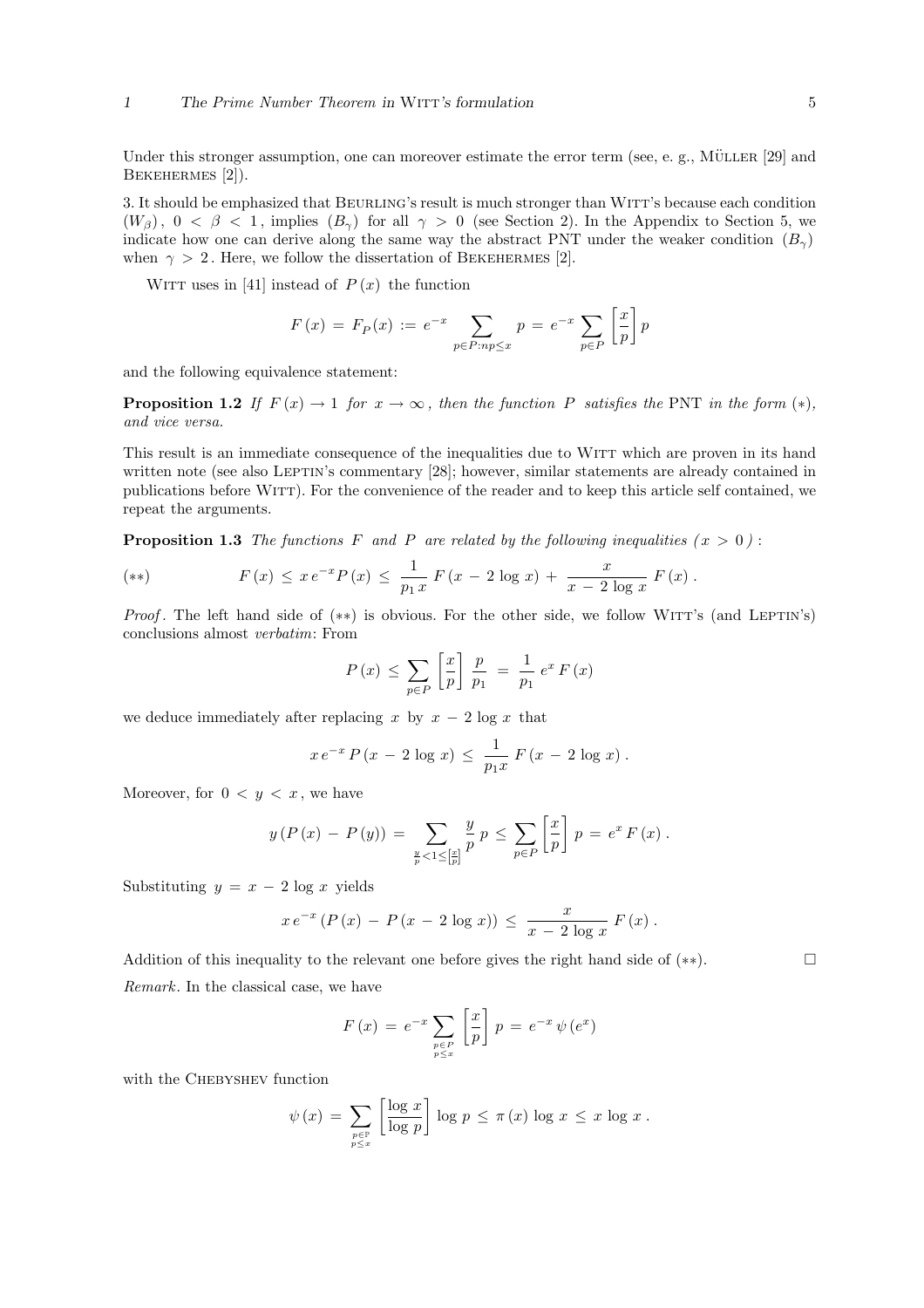It is well known - an elementary but by no means trivial fact proven by CHEBYSHEV (see, e. g., [21], [17]) - that more precisely

$$
\psi(x) \leq (4 \log 2) x
$$

such that in this situation the function  $F$  is bounded (from above) - a fact we a priori do not know in the generalized case (but which is true under certain conditions like  $(W_\beta)$ ) as we will demonstrate later). Moreover,

$$
\lim_{x \to \infty} \pi(x) \frac{\log x}{x} = \lim_{x \to \infty} \frac{\psi(x)}{x}
$$

if either of these limits exists. Hence, the condition  $F(x) \to 1$  implies directly the PNT in the classical case without use of WITT's inequalities above.

### 2 TAUBER Theorems and the classical PNT

All (elementary and non elementary) analytic proofs of the PNT use some theorems of so called TAUBER type. One of the standard ways is to write the logarithmic derivative of the RIEMANN  $\zeta$ -function as a MELLIN transform involving the CHEBYSHEV function  $\psi$ :

$$
-\frac{\zeta'(s)}{\zeta(s)} = s \int_1^\infty \psi(x) x^{-(s+1)} dx
$$

(see Theorem 3.2 and the following Remark 1). Here we write  $s = \sigma + it$  for a complex number as usual in number theory since Riemann. Then, the PNT follows in the form

$$
\lim_{x \to \infty} \frac{\psi(x)}{x} = 1
$$

without any further considerations on the function  $\psi$  using the well known fact that the function

$$
\frac{\zeta'(s)}{\zeta(s)} + \frac{1}{s-1}
$$

has a holomorphic extension to the open half plane  $\text{Re } s > 0$  from the following TAUBER Theorem.

**Theorem 2.1 (Ikehara - Wiener)** Let the real valued function  $f$  be non negative and non decreasing on  $[1, \infty)$  and suppose that the MELLIN transform

$$
g(s) := s \int_1^{\infty} f(x) x^{-(s+1)} dx \left( u = u' f(1) + \int_1^{\infty} x^{-s} df(x) \right)
$$

exists for Re  $s > 1$ . Suppose, moreover, that for some constant  $\alpha$ , the (holomorphic) function

$$
g(s) - \frac{\alpha}{s-1}
$$

has a continuous extension to the closed half plane Re  $s \geq 1$ . Then

$$
\lim_{x \to \infty} \frac{f(x)}{x} = \alpha.
$$

In particular, the assumptions can only be satisfied if  $\alpha \geq 0$ .

Remark. According to Korevaar's survey article [18], p. 482, Ikehara applied Wiener's (his mentors) TAUBERIAN theory of 1928 [38] to obtain a proof of this result in [11], 1931, thus succeeding in removing earlier extra growth conditions. He adds: Most subsequent proofs and extensions have benefited from Wiener's version ([39]) of the proof and from Bochner's simplification ([4]) of it. He, moreover, mentions in this context papers by LANDAU [23], INGHAM [13], WIENER and PITT  $[40]$  as well as expositions in books by several authors to which I would like to add the one of PITT [32].

Of course, having CHEBYSHEV's bound  $\psi(x) \leq Cx$  and the analytic properties of the RIEMANN ζ–function mentioned above at our disposal, we need only a much weaker version of this deep result.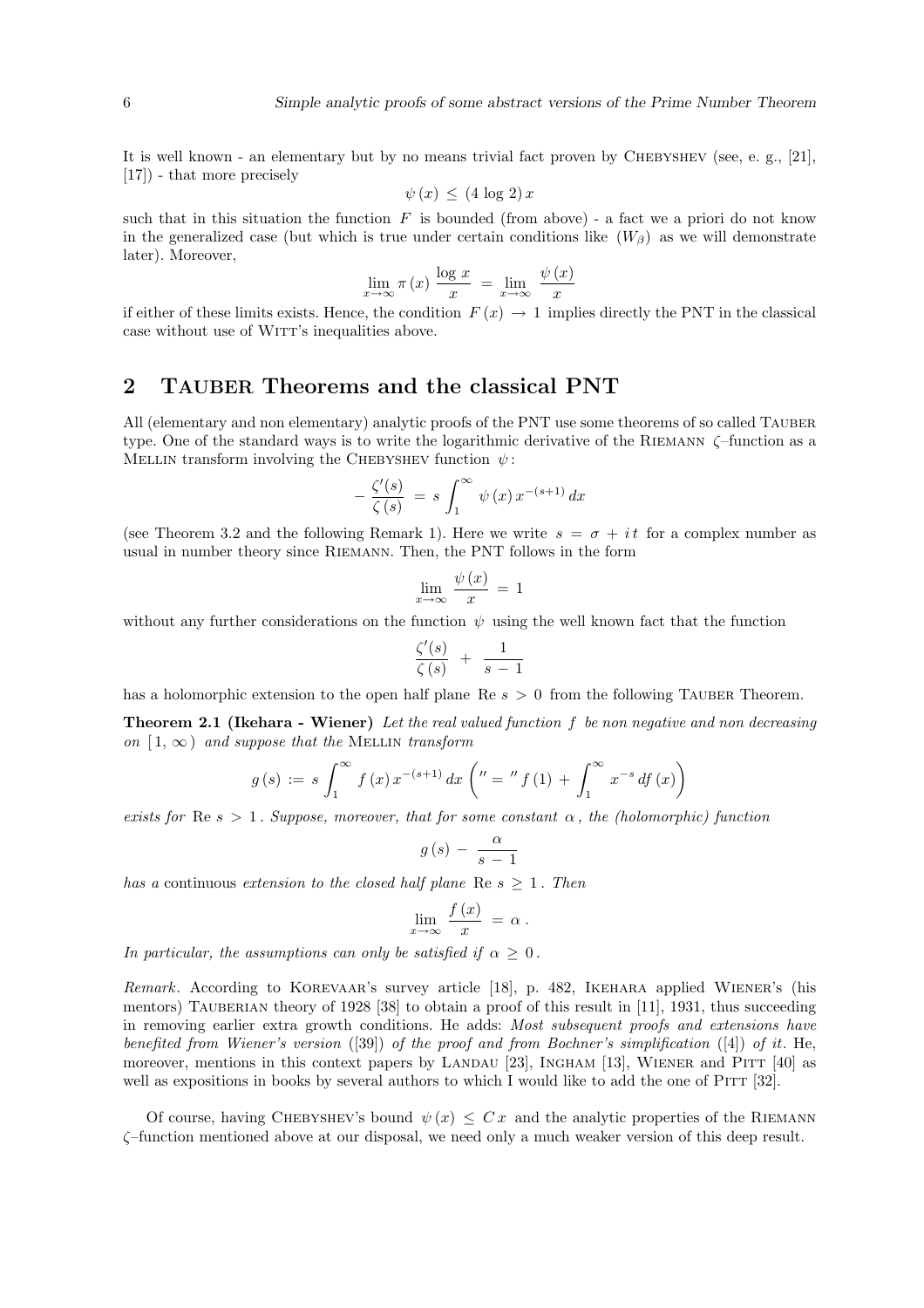Corollary 2.2 (Poor man's Ikehara - Wiener Theorem) Let f be non negative, non decreasing and  $O(x)$  on  $[1, \infty)$  such that the MELLIN transform

$$
g(s) = s \int_1^{\infty} f(x) x^{-(s+1)} dx
$$

is well defined and holomorphic on Re  $s > 1$ . Suppose that for some real constant  $\alpha$ , the function

$$
g(s) - \frac{\alpha}{s-1}
$$

can be continued holomorphically to a neighborhood of every point on the line Re  $s = 1$ . Then

$$
\lim_{x \to \infty} \frac{f(x)}{x} = \alpha.
$$

This, in turn, is a simple corollary to the following

**Theorem 2.3 (Karamata - Ingham)** Let F be bounded on  $[0, \infty)$  and integrable over any finite subinterval such that the LAPLACE transform

$$
G(z) = \int_0^\infty F(t) e^{-zt} dt
$$

is well defined and holomorphic on the open half plane Re  $z > 0$ . Suppose that  $G(z)$  can be continued holomorphically to a neighborhood of every point on the imaginary axis. Then

$$
\int_{0}^{\infty} F(t) dt
$$

exists as an improper integral and equals the value of (the extension of)  $G$  at the origin.

The problem with the last theorem (see KARAMATA [15], theorem B, and INGHAM [13], theorem III) is that f. i. Ingham used Wiener theory to derive it (and even some stronger results). The breakthrough of Newman in [31] lies in the fact that he replaced such deep methods in the proof of it, as Korevaar puts it, by an ingenious application of complex integration theory, involving nothing more difficult than Cauchy's integral formula, together with suitable estimates.

We will present the modified method of proof by KOREVAAR in the appendix to this section. Here, it might be in order to mention that it is quite elementary to go from the KARAMATA - INGHAM result to Corollary 2.2. The main point is that, given  $f$ , one has to put

$$
F(t) := e^{-t} f(e^t) - \alpha.
$$

Since by assumption  $f(x) \leq Cx$ , F is bounded and locally integrable. The LAPLACE transform of F is easily been calculated:

$$
G(z) = \int_0^\infty \{e^{-t} f(e^t) - \alpha\} e^{-zt} dt , \qquad x = e^t
$$
  
= 
$$
\int_1^\infty f(x) x^{-(z+2)} dx - \frac{\alpha}{z} = \frac{1}{z+1} \{g(z+1) - \frac{\alpha}{z} - \alpha\} .
$$

This transform can, by assumption on  $g$ , be holomorphically extended into a neighborhood of Re  $z =$ 0 , such that the integral

$$
\int_0^{\infty} F(t) dt = \int_0^{\infty} \{ e^{-t} f(e^t) - \alpha \} dt = \int_1^{\infty} \frac{f(x) - \alpha x}{x^2} dx
$$

exists due to Theorem 2.3. Therefore, the problem is reduced to the following very elementary theorem of Tauber type.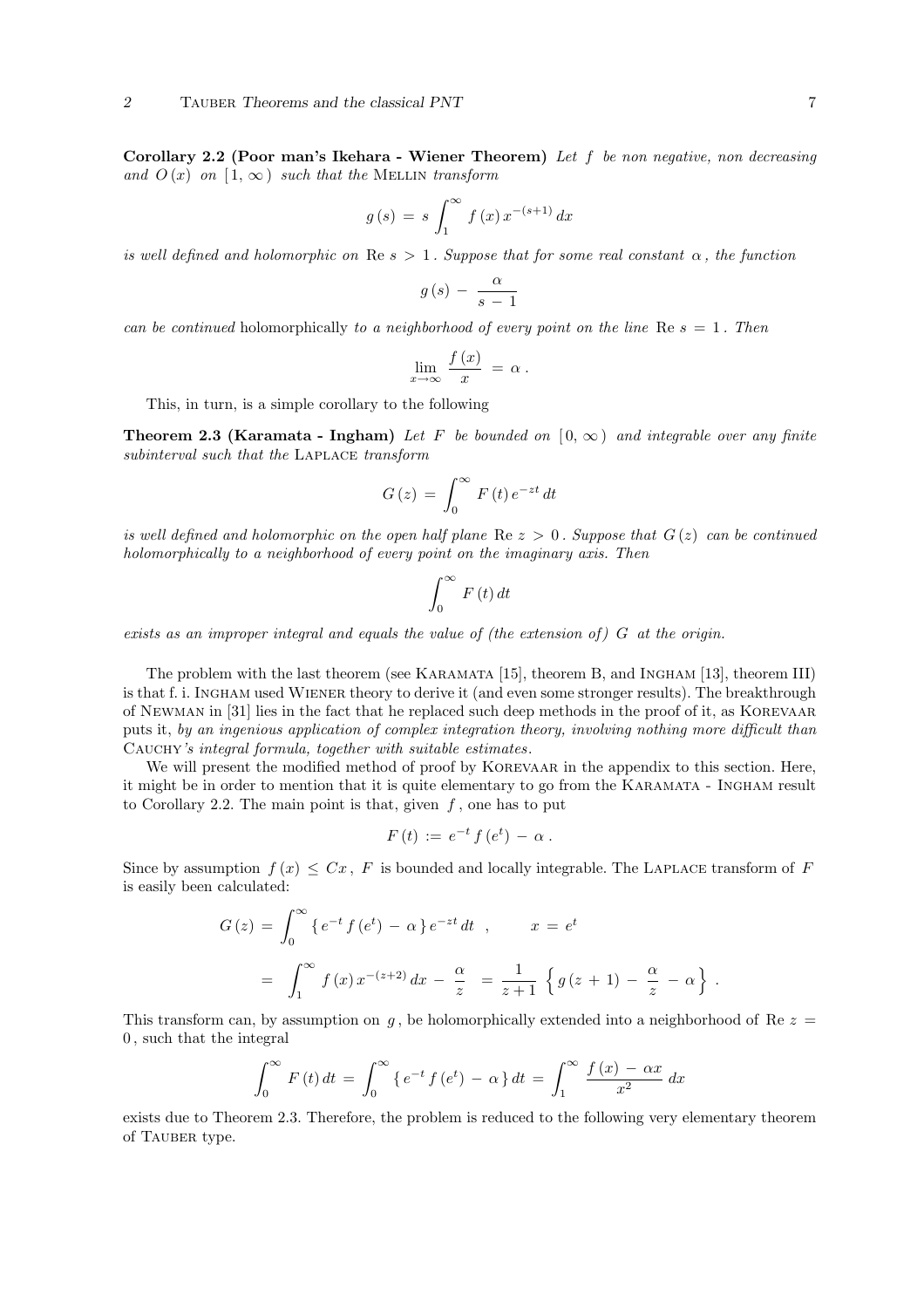**Lemma 2.4** Let  $f : [1, \infty) \to \mathbb{R}$  be a non negative, non decreasing function and suppose that for some  $\alpha$  the improper integral  $\overline{r}$ 

$$
\int_{1}^{\infty} \frac{f(x) - \alpha x}{x^2} \, dx
$$

exists. Then  $\alpha$  is real, non negative, and  $f(x) \sim \alpha x$ .

*Proof.* Clearly,  $\alpha$  must necessarily be real and non negative. Assume, for the moment, that we have lim sup  $f(x)/x > \alpha$  (  $\geq 0$ ). Then there exists  $\delta > 0$  such that

$$
f(y) > (\alpha + 2\delta) y
$$

for arbitrarily large  $y$ . This would imply

$$
f(x) \ge f(y) > (\alpha + 2\delta) y > (\alpha + \delta) x
$$

for all x with  $y < x < \rho y$ , where  $\rho := (\alpha + 2\delta)(\alpha + \delta)^{-1} > 1$ . Hence

$$
\int_{y}^{\rho y} \frac{f(x) - \alpha x}{x^2} dx > \int_{y}^{\rho y} \frac{\delta}{x} dx = \delta \log \rho = C_0 > 0,
$$

such that the improper integral can not converge according to the CAUCHY criterion in contradiction to the assumption. - One treats exactly in the same manner the other case  $\liminf f(x)/x < \alpha$ , in which necessarily  $\alpha > 0$ .

Remarks. 1. A slightly different proof of the preceding lemma can be found in Jameson [14], pp. 130– 131, Proposition 3.4.1.

2. In his survey [18] on TAUBER theory, KOREVAAR asks at the end the following question: Newman's contour integration method  $[\cdots]$  provides a beautiful proof for the prime number theorem. Nevertheless the Wiener-Ikehara way to the PNT  $\left[\cdots\right]$  is somewhat more direct. Is it possible to derive the Wiener-Ikehara theorem by simple complex analysis? Meanwhile he has answered the question himself affirmatively in [19] under certain more restrictive assumptions on  $f$  which, nevertheless, yield the classical PNT.

One can use Lemma 2.4 and a generalization to shed more light on WITT's assumptions  $(W_{\beta})$ . By the substitution  $x = \log t$  and with the non negative, non decreasing function  $N(t) = A(\log t), t \ge 1$ , this condition is equivalent to the existence of the integral

$$
\int_1^\infty \frac{N(t) - \alpha t}{t^{1+\beta}} dt.
$$

By assumption, we have  $1 + \beta < 2$ , and therefore Lemma 2.4 implies  $N(t) \sim \alpha t$  or, differently stated, the

#### Corollary 2.5

$$
\lim_{x \to \infty} e^{-x} A(x) = \alpha.
$$

However, assuming a stronger condition as in Lemma 2.4 leads also to a stronger conclusion. We claim the following result<sup>5</sup>:

Corollary 2.6 Under the assumption  $(W_{\beta})$ ,  $0 < \beta < 1$ , it follows for all  $\gamma > 0$  that

$$
\lim_{t \to \infty} (N(t) - \alpha t) \frac{\log^{\gamma} t}{t} = 0 \quad or \quad \lim_{x \to \infty} (A(x) - \alpha e^{x}) \frac{x^{\gamma}}{e^{x}} = 0.
$$

In other words :

$$
A(x) = \alpha e^x + o(x^{-\gamma} e^x).
$$

In particular, A satisfies BEURLING's condition  $(B_{\gamma})$  for all  $\gamma > 0$ .

<sup>5</sup> Its proof has been communicated to me by the referee.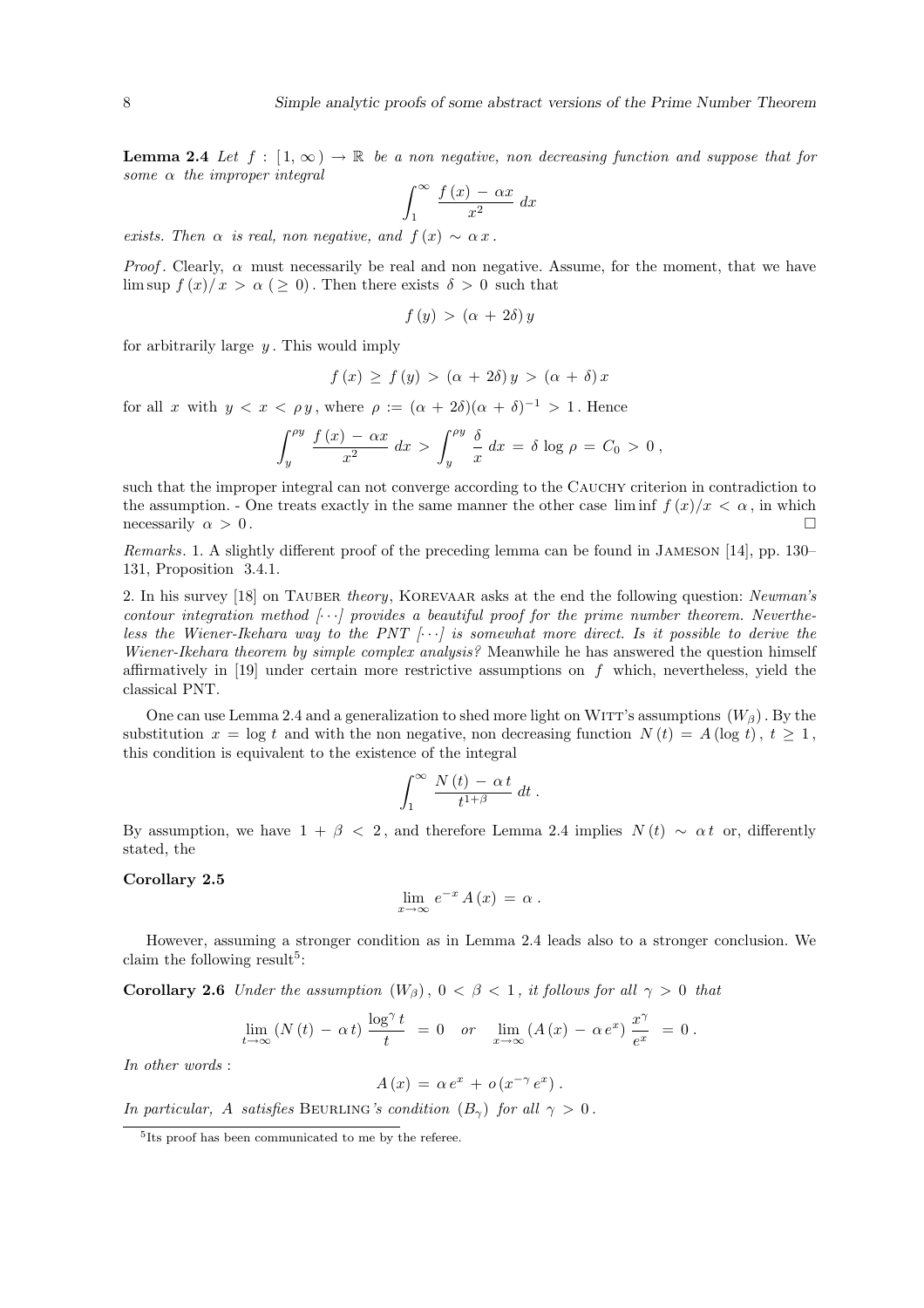*Proof.* We follow the same strategy as in the proof Lemma 2.4. Assume that  $(W_\beta)$  is satisfied for some  $\beta$ ,  $0 < \beta < 1$ , and assume moreover that for some  $\gamma > 0$  we have

$$
L \,:=\, \limsup_{t\to\infty} \left( N\left(t\right) \,-\, \alpha\, t\right) \,\frac{\log^\gamma t}{t} \,\, > \, 0 \; .
$$

Then, there exist arbitrarily large  $y$  such that

$$
N(y) - \alpha y \geq \frac{L}{2} \frac{y}{\log^{\gamma} y} .
$$

Put now

$$
y_L := y + \frac{L}{4\,\alpha} \, \frac{y}{\log^{\gamma} y} > y.
$$

Since the function N is non decreasing, it follows for all t between y and  $y_L$  that

$$
N(t) - \alpha t \ge N(y) - \alpha t \ge \frac{L}{2} \frac{y}{\log^{\gamma} y} - \alpha (t - y) \ge \frac{L}{4} \frac{y}{\log^{\gamma} y}.
$$

Therefore,

$$
\int_{y}^{y_L} |N(t) - \alpha t| t^{-(\beta+1)} dt \ge \frac{1}{\alpha} \left( \frac{L}{4} \frac{y}{\log^{\gamma} y} \right)^2 y_L^{-(\beta+1)} \ge C_{\beta, \gamma} \frac{y^{1-\beta}}{\log^{2\gamma} y}.
$$

But the right hand side goes to infinity such that the integral in the definition of  $(W_\beta)$  can not exist by CAUCHY's criterion. Hence,  $(W_\beta)$  implies

$$
L = \limsup_{t \to \infty} \frac{N(t) - \alpha t}{t / \log^{\gamma} t} \le 0
$$

for all  $\gamma > 0$ . By the same method, one can prove that

$$
L' = \liminf_{t \to \infty} \frac{N(t) - \alpha t}{t/\log^{\gamma} t} \ge 0,
$$

since, otherwise, the integrals

$$
\int_{y}^{y_{L'}} |N(t) - \alpha t| t^{-(\beta+1)} dt , \quad y_{L'} := y - \frac{L'}{4\alpha} \frac{y}{\log^{\gamma} y} > y ,
$$

tend with y to infinity.  $\Box$ 

## Appendix: KOREVAAR's proof of the KARAMATA - INGHAM Theorem

KOREVAAR's approach to Theorem 2.3 is well documented in literature (see [17], [18], [26] and [42]). However, for the convenience of the reader and for the sake of completeness, we insert here a proof, even for a more general result, which was mentioned already in [17].

**Theorem 2.7** Let F be bounded on  $[0, \infty)$  and integrable over any finite subinterval such that the Laplace transform

$$
G(z) = \int_0^\infty F(t) e^{-zt} dt
$$

is well defined and holomorphic on the open half plane Re  $z > 0$ . Suppose that  $G(z)$  can be continued continuously to the closed half plane Re  $z \geq 0$  and that the limit

$$
\lim_{\substack{z \to 0 \\ \text{Re } z \ge 0}} \frac{G(z) - G(0)}{z}
$$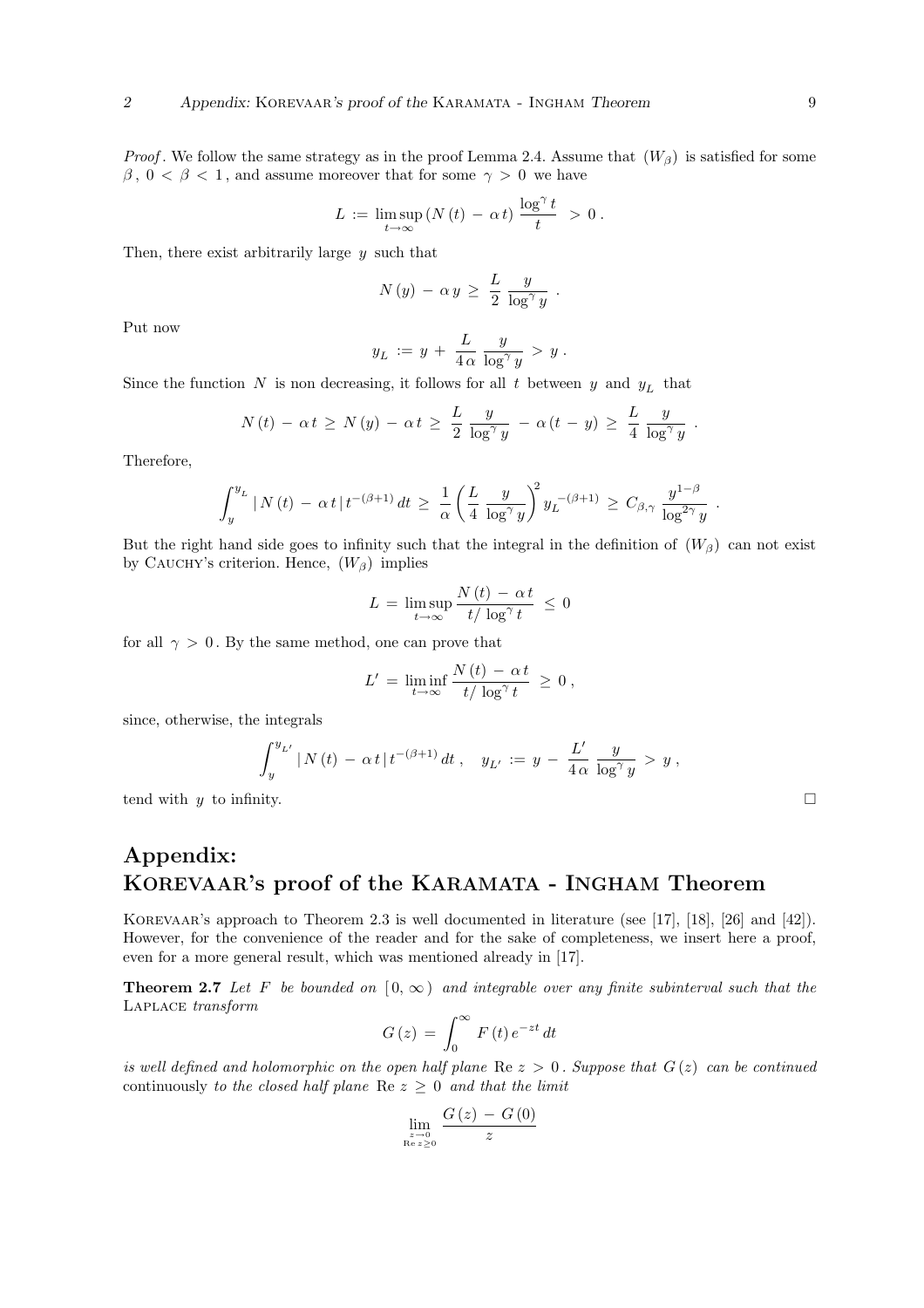exists. Then

$$
\int_{0}^{\infty} F\left(t\right) dt
$$

exists as an improper integral and equals the value of (the extension of)  $G$  at the origin.

*Proof.* Dividing F by a constant we may assume that  $|F(t)| \leq 1$ . We set

$$
G_{\lambda}(z) := \int_0^{\lambda} F(t) e^{-zt} dt, \quad 0 < \lambda < \infty.
$$

 $G_{\lambda}$  is an entire function, i. e. holomorphic on  $\mathbb{C}$ , and it suffices to show

$$
G_{\lambda}(0) = \int_0^{\lambda} F(t) dt \underset{\lambda \to \infty}{\to} G(0) .
$$

Replacing F on the interval  $[0, 1]$  by  $\widetilde{F} := F - G(0)$  replaces the values  $G(z)$  of the original transform  $G$  by

$$
\widetilde{G}(z) = G(z) - G(0)H(z) \text{ with } H(z) = \int_0^1 e^{-zt} dt = -\frac{e^{-zt}}{z} \Big|_{t=0}^1 = \frac{1 - e^{-z}}{z}.
$$

The function  $H(z)$  is holomorphic on  $\mathbb{C}^*$  with a resolvable singularity and value 1 at the origin. Therefore, also the limit for  $\tilde{G}$  instead of G exists, such that we may assume without loss of generality that  $G(0) = 0$ .

We next apply NEWMAN's contour integration method; for this, let  $\Gamma$  be a positively oriented circle about the origin with suitable large radius R, and denote by  $\Gamma_+$  the semicircle  $\Gamma \cap {\rm Re} z \geq 0$  } and  $Γ_$  the part in the left half plane. Further, let  $Γ_0$  be the oriented segment of the imaginary axes from  $iR$  to  $-iR$ .



By CAUCHY's integral formula, we have

$$
G_{\lambda}(0) = G_{\lambda}(0) e^{0} = \frac{1}{2\pi i} \int_{\Gamma} \frac{G_{\lambda}(z) e^{\lambda z}}{z} dz = \frac{1}{2\pi i} \int_{\Gamma} G_{\lambda}(z) e^{\lambda z} \left(\frac{1}{z} + \frac{z}{R^{2}}\right) dz.
$$

The function

$$
G\left(z\right)e^{\lambda z}\left(\frac{1}{z} + \frac{z}{R^2}\right)
$$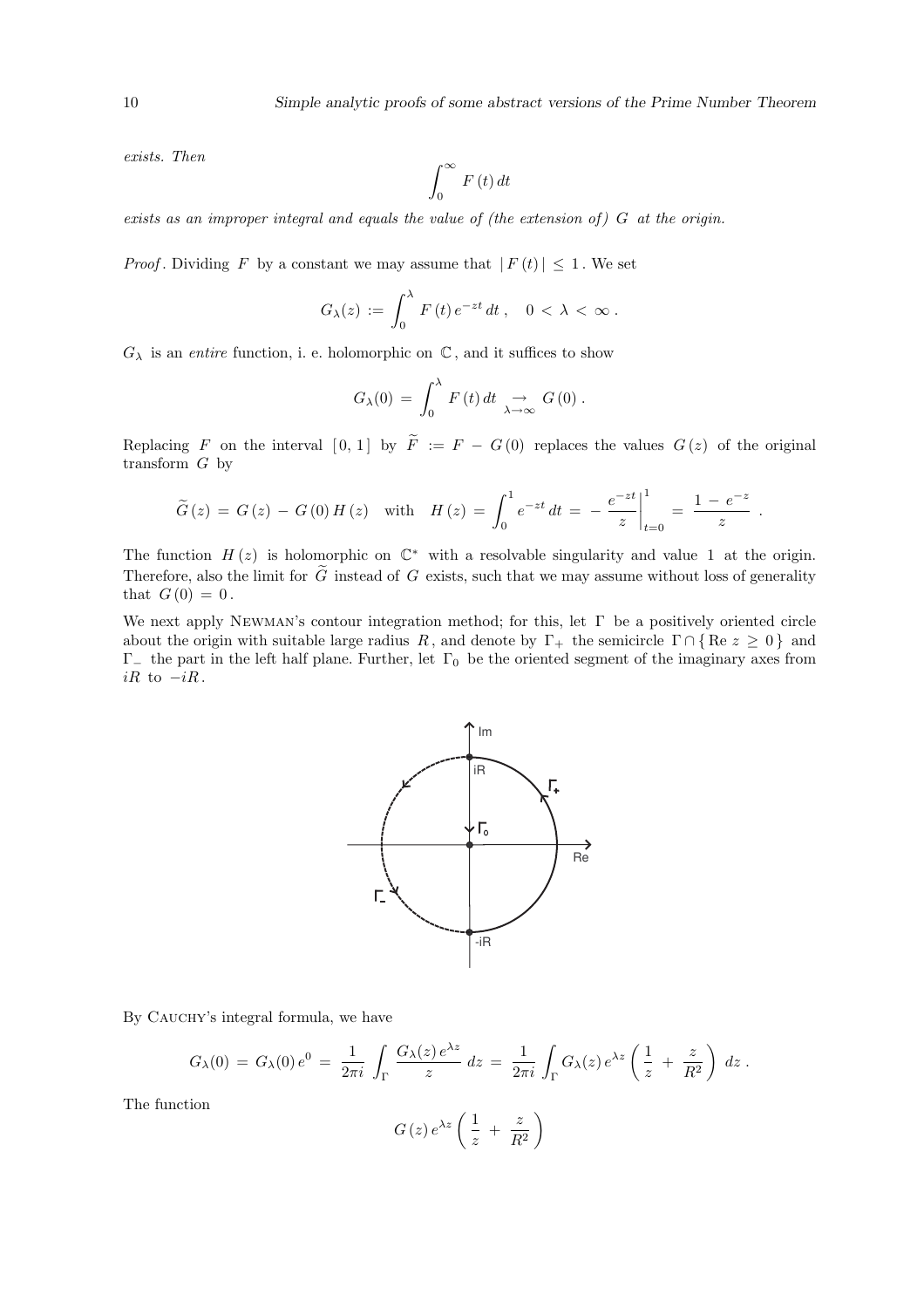is, by the assumptions, holomorphic in Re  $z > 0$  and continuous on Re  $z \geq 0$ . Hence, by CAUCHY's Theorem and a simple limit argument,

$$
\frac{1}{2\pi i} \int_{\Gamma_+ \cup \Gamma_0} G(z) e^{\lambda z} \left( \frac{1}{z} + \frac{z}{R^2} \right) dz = 0 = G(0) .
$$

Addition of both identities results in a formula which expresses the value  $2\pi i (G(0) - G_{\lambda}(0))$  as a sum of the following three integrals (up to sign):

(I) 
$$
\int_{\Gamma_+} (G(z) - G_\lambda(z)) e^{\lambda z} \left( \frac{1}{z} + \frac{z}{R^2} \right) dz
$$
, (II)  $\int_{\Gamma_-} G_\lambda(z) e^{\lambda z} \left( \frac{1}{z} + \frac{z}{R^2} \right) dz$ ,  
(III)  $\int_{\Gamma_0} G(z) e^{\lambda z} \left( \frac{1}{z} + \frac{z}{R^2} \right) dz$ .

It remains to show that each of the three integrals becomes small for large  $\lambda \geq \lambda_0$  if the radius R is suitably chosen. We do this for each type separately. First, notice that for  $z \in \Gamma$ , i. e.  $|z| = R$ , we have

$$
\frac{1}{z} + \frac{z}{R^2} = \frac{z + \overline{z}}{R^2} = \frac{2x}{R^2}, \quad x = \text{Re } z.
$$

Hence, if  $z \in \Gamma_+$  and  $I_\lambda$  denotes the integrand of the integral (I),

$$
|I_{\lambda}(z)| \leq e^{\lambda x} \frac{2x}{R^2} \bigg| \int_{\lambda}^{\infty} F(t) e^{-zt} dt \bigg| \leq e^{\lambda x} \frac{2x}{R^2} \int_{\lambda}^{\infty} e^{-xt} dt = \frac{2}{R^2},
$$

since the last integral is equal to  $x^{-1}e^{-\lambda x}$ . This simple result is the main reason for replacing the factor  $1/z$  by the expression  $e^{\lambda z} (1/z + z/R^2)$ ; the trick goes back to CARLEMAN. This immediately implies

$$
\left| \int_{\Gamma_+} I_\lambda(z) dz \right| \leq \frac{2}{R^2} \pi R = \frac{2\pi}{R} ,
$$

such that this part of the integral is independently of  $\lambda$  smaller than  $2\pi\varepsilon/3$  if  $R > 3/\varepsilon$ . Similarly, we have on  $\Gamma_-\$ 

$$
|G_{\lambda}(z)| = \left| \int_0^{\lambda} F(z) e^{-zt} dt \right| \leq \int_0^{\lambda} e^{-xt} dt \leq - \left. \frac{e^{-xt}}{x} \right|_{t=0}^{\lambda} = \frac{1 - e^{-\lambda x}}{x} < \frac{e^{\lambda |x|}}{|x|}
$$

which implies as before that independently of  $\lambda$  the integral of type (II) behaves like  $1/R$  for  $R \to \infty$ . Thus, this part of the integral is again independently of  $\lambda$  for sufficiently large R in absolute value smaller than  $2\pi\varepsilon/3$ .

It remains to investigate the behaviour of the integral (III)

$$
\int_{\Gamma_0} G(z) e^{\lambda z} \left( \frac{1}{z} + \frac{z}{R^2} \right) dz = -i \int_{-R}^{R} G(it) e^{i\lambda t} \left( \frac{1}{it} + \frac{it}{R^2} \right) dt
$$

for fixed R when  $\lambda \to \infty$ . By assumption, the function  $\varphi(t) := G(it) (1/it + it/R^2)$  is continuous on R. Hence, the integral (III) as a function of  $\lambda$  can be interpreted as the FOURIER transform of an  $L^1$ -function on R. By the RIEMANN - LEBESGUE Lemma (cf. Corollary 2.8), the integral tends to 0 with  $\lambda \to \infty$ . Hence, if for given  $\varepsilon > 0$  the radius R is chosen so large that the integrals (I) and (II) are smaller than  $2\pi\varepsilon/3$  for all  $\lambda$ , there exists to this R a  $\lambda_0$  such that for all  $\lambda \geq \lambda_0$  the third integral is less than  $2\pi\varepsilon/3$ , too. Hence,  $|G(0) - G_\lambda(0)| < \varepsilon$  for all  $\lambda \geq \lambda_0$ .

Remark. It is easy to avoid here the direct use of the RIEMANN - LEBESGUE Lemma via integration by parts ([18], [42]). In any case, we need only a special case of this Lemma. Since we shall apply this version once more in Section 4, we insert a proof.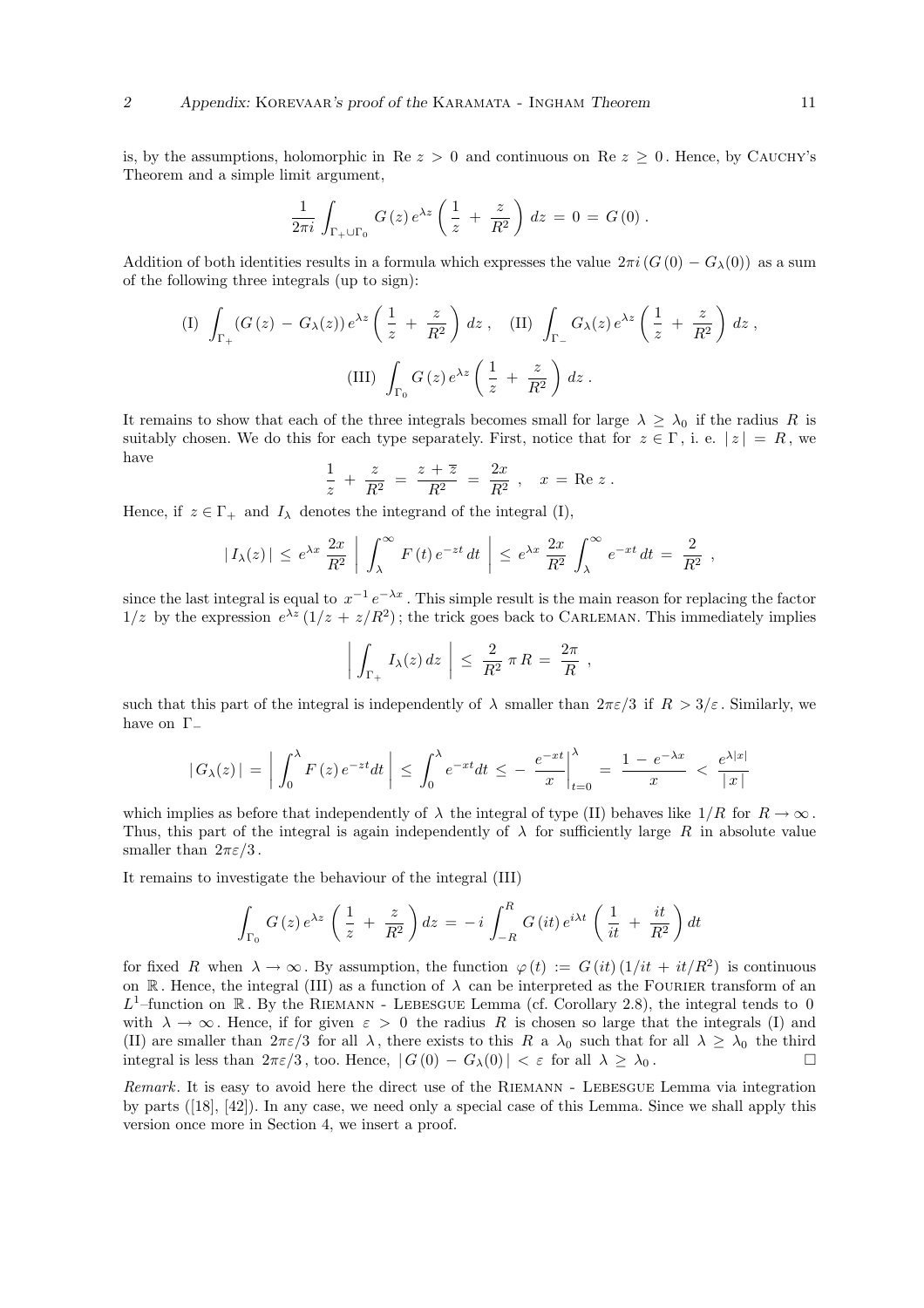**Lemma 2.8 (Riemann - Lebesgue)** Let  $\varphi : \mathbb{R} \to \mathbb{C}$  be a continuous function. Then, for all real  $a < b$ ,

$$
\lim_{\lambda \to \pm \infty} \int_a^b \varphi(t) e^{i\lambda t} dt = 0.
$$

*Proof.* We may restrict to the case  $\lambda \to +\infty$  (otherwise substitute  $-t$  for t). To any  $\varepsilon > 0$  there exists a continuous function  $\varphi_0$  with compact support contained, say, in the interval  $[a - 1, b + 1]$ , such that  $\|\varphi_0 - \widetilde{\varphi}\|_{L^1} < \varepsilon$ , where  $\widetilde{\varphi}$  denotes the trivial extension to R of the restriction  $\varphi_{|[a,b]}$ . Since the factor  $e^{i\lambda t}$  is of absolute value 1, we can assume without loss of generality that  $\varphi$  itself has already compact support, and we have to show that

$$
\lim_{\lambda \to \infty} \int_{-\infty}^{\infty} \varphi(t) e^{i\lambda t} dt = 0.
$$

Now, for any  $c \in \mathbb{R}$ ,

$$
I_{\lambda} := \int_{-\infty}^{\infty} \varphi(t) e^{i\lambda t} dt = \int_{-\infty}^{\infty} \varphi(t+c) e^{i\lambda(t+c)} dt.
$$

In particular, setting  $c := \pi/\lambda$ , we get

$$
2 I_{\lambda} = \int_{-\infty}^{\infty} \varphi(t) e^{i\lambda t} dt - \int_{-\infty}^{\infty} \varphi(t + \pi/\lambda) e^{i\lambda t} dt = \int_{-\infty}^{\infty} {\varphi(t) - \varphi(t + \pi/\lambda)} e^{i\lambda t} dt.
$$

By uniform continuity, the expression in brackets tends uniformly to zero for  $\lambda \to \infty$  and vanishes on a fixed compact set for all  $\lambda \geq \pi$ . Thus,  $2I_{\lambda} \to 0$  as  $\lambda \to \infty$ .

The generalized version of the Karamata - Ingham Theorem 2.7 leads, of course, to a version of the Ikehara - Wiener Theorem which is less restrictive than Corollary 2.2 but still has a simple complex analytic proof.

Corollary 2.9 Let f be non negative, non decreasing and  $O(x)$  on  $[1,\infty)$  such that the MELLIN transform

$$
g(s) = s \int_1^{\infty} f(x) x^{-(s+1)} dx
$$

is well defined and holomorphic on Re  $s > 1$ . Suppose that for some real constant  $\alpha$ , the function

$$
h(s) := g(s) - \frac{\alpha}{s-1}
$$

can be continued continuously to a neighborhood of every point on the line  $\text{Re } s = 1$ , and suppose moreover that the limit

$$
\lim_{\substack{s \to 1 \\ \text{Re } s > 1}} \frac{h\left(s\right) - h\left(1\right)}{s - 1}
$$

exists. Then

$$
\lim_{x \to \infty} \frac{f(x)}{x} = \alpha.
$$

### 3 A short introduction to the  $\zeta$  - function

We present here a very fast introduction to the  $\zeta$ -function  $\zeta_A$  associated to an abelian semigroup as in Section 1 and its connection to the function  $F_P$ . The main (elementary) result is contained in the following theorem.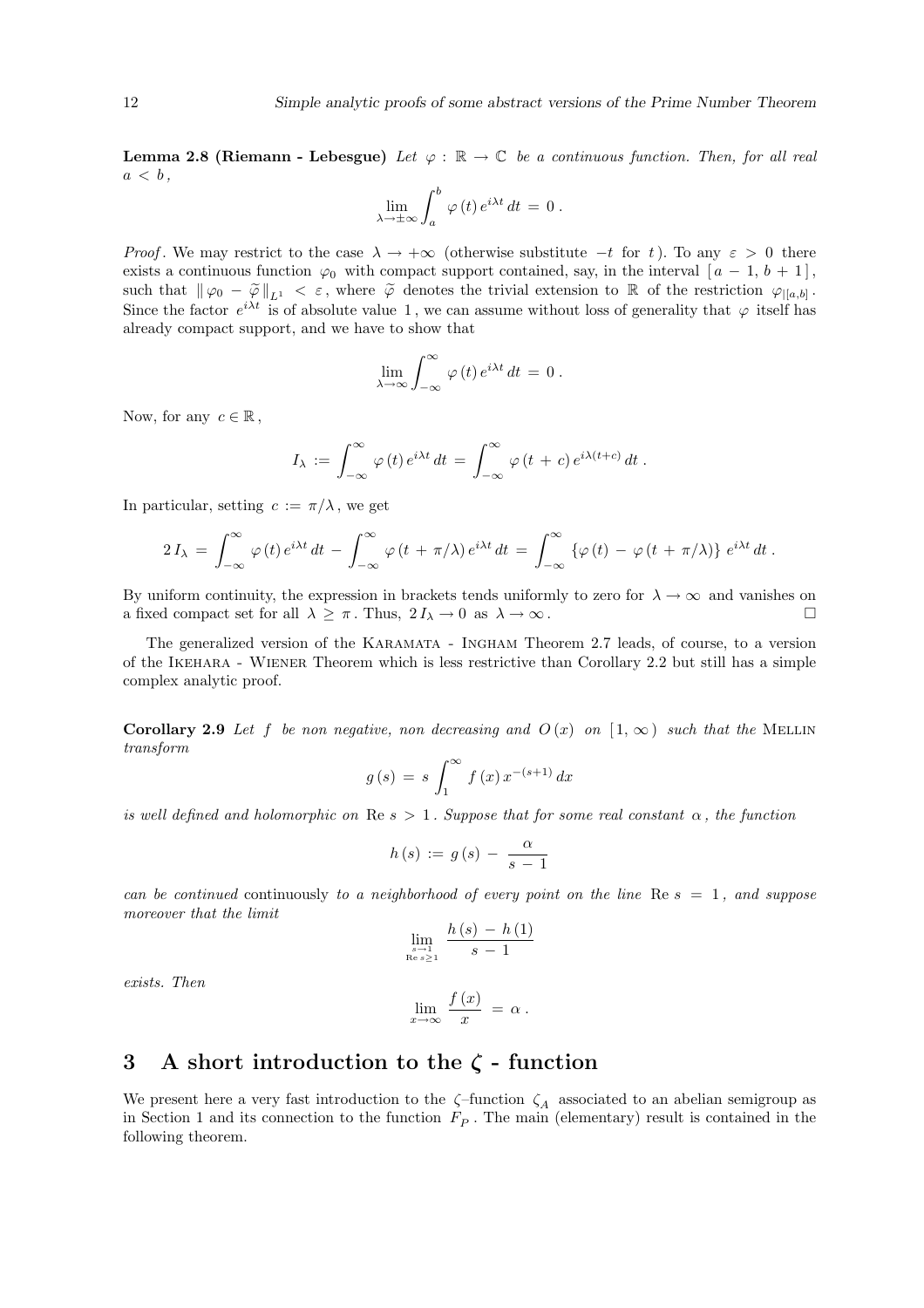**Theorem 3.1** The integral resp. the infinite series resp. the infinite product

$$
\int_0^\infty e^{-sx} A(x) dx , \sum_{a \in A} e^{-sa} , \sum_{p \in P} e^{-sp} , \prod_{p \in P} \frac{1}{1 - e^{-sp}}
$$

converge for the same real values  $s = \sigma > 0$ . If they converge for some real  $\sigma_1 > 0$ , they converge absolutely and uniformly for all s with Re  $s = \sigma \geq \sigma_1$ , and the identities

(+) 
$$
s \int_0^{\infty} e^{-sx} A(x) dx = \sum_{a \in A} e^{-sa} = \prod_{p \in P} \frac{1}{1 - e^{-sp}} = \exp \left( \sum_{p \in P} \sum_{n=1}^{\infty} \frac{e^{-snp}}{n} \right).
$$

hold in this closed half plane.

Sketch of proof (for more details, see e. g KNOPFMACHER [16] or Lemma 2A in [1]). The statements about absolute and uniform convergence for the integral resp. the series follow from

 $|e^{-sa}| = e^{-\sigma a} \le e^{-\sigma_1 a}$  for all Re  $s := \sigma \ge \sigma_1$ .

If one denotes by  $a_0 := 0 < a_1 = p_1 < a_2 < \cdots$  the elements of the semigroup A, then,  $A(x) = 0$ for  $x < a_1$  and

$$
s \int_0^{\infty} e^{-sx} A(x) dx = s \int_0^{\infty} e^{-sx} \sum_{a \in A, a \le x} 1 dx = \sum_{a \in A} s \int_a^{\infty} e^{-sx} dx = \sum_{a \in A} e^{-sa}.
$$

Since P is a subset of A, we have automatically with  $\sum_{a \in A} e^{-sa}$  the (absolute and locally uniform) convergence of the series  $\sum_{p \in P} e^{-sp}$ , which, by standard results of infinite products, is equivalent to the absolute (and locally uniform) convergence of the infinite product

$$
\prod_{p \in P} (1 - e^{-sp}) \neq 0 \text{ and hence of } \prod_{p \in P} (1 - e^{-sp})^{-1}
$$

.

Developing  $(1 - e^{-sp})^{-1}$  via the geometric series it is clear by the definition of the semigroup A that, at least formally, the infinite product in  $(+)$  is equal to the infinite sum in  $(+)$ . It is not so difficult to make this formal argument rigorous.

The last equality is a consequence of the continuity of the exponential function and the TAYLOR expansion of the main branch of the logarithm.  $\Box$ 

Definition. If  $\sigma_0 := \inf \sigma_1$  over all elements  $\sigma_1$  as in Theorem 3.1 exists as a real number, we define the function  $\zeta_A$  on the open half plane Re  $s > \sigma_0$ , the  $\zeta$ -function associated to A, by one of the identical expressions in (+). In the special case  $P = \log P$ , this is obviously RIEMANN's  $\zeta$ -function

$$
\sum_{n=1}^{\infty} \frac{1}{n^s} .
$$

Due to the statements of Theorem 3.1,  $\zeta_A$  is as a locally uniform limit of holomorphic functions holomorphic itself, and it has no zeros due to the product expansion which we call, as in the classical situation, its EULER *product (expansion)*.

Remark. Assuming  $(B_{\gamma})$  with  $\gamma > 1$  for the semigroup A (in particular  $(W_{\beta})$  for any  $0 < \beta < 1$ ), it follows from  $(++)$  in the Appendix to Section 5, that  $\sigma_0 = 1$ .

Using the EULER product expansion of the function  $\zeta_A$  as in the classical case, one finds easily the relation between its logarithmic derivative and the MELLIN transform of the function  $F = F<sub>P</sub>$ .

Theorem 3.2

$$
g(s) \,:=\, -\,\frac{\zeta_A'(s)}{\zeta_A(s)}\ =\, s\, \int_0^\infty e^{-(s-1)x} F_P(x)\, dx\ .
$$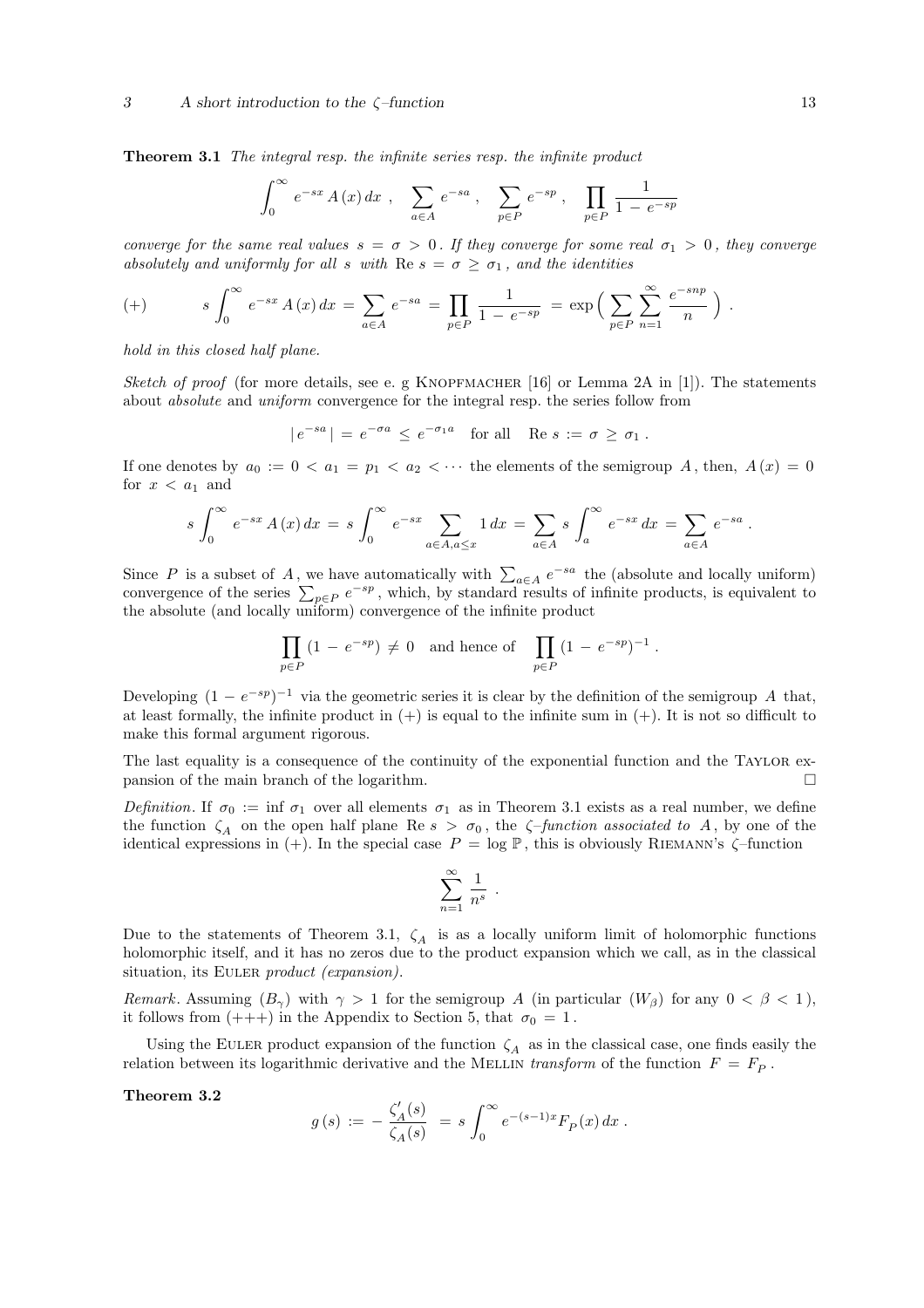Proof. From the EULER product expansion, one deduces immediately

$$
g(s) = \sum_{p \in P} \frac{p e^{-sp}}{1 - e^{-sp}} = \sum_{p \in P} \left( p \sum_{n=1}^{\infty} e^{-snp} \right).
$$

On the other hand,  $F(x) = \sum$ p∈P  $F_p(x)$  with  $F_p(x) = e^{-x}$  $\lceil x \rceil$ p p for fixed  $p \in P$ , and

$$
\int_{\mathbb{R}_+} e^{-(s-1)x} F_p(x) dx = \int_{\mathbb{R}_+} e^{-sx} p \sum_{n \le x/p} 1 dx = p \sum_{n=1}^{\infty} \int_{np}^{\infty} e^{-sx} dx = \frac{p}{s} \sum_{n=1}^{\infty} e^{-snp}.
$$

Adding up over all  $p \in P$  leads to the correct result.  $\square$ 

*Remarks.* 1. Replacing x by log x, the formula in Theorem 3.2 becomes

$$
g(s) = s \int_1^{\infty} F(\log x) x^{-s} dx = s \int_1^{\infty} (x F(\log x)) x^{-(s+1)} dx.
$$

Now,  $xF(\log x)$  is non negative and non decreasing. So, also the generalized Prime Number Theorem 1.1 follows from the IKEHARA - WIENER Theorem 2.1 under the assumption that  $\sigma_0 = 1$  and the function

$$
\frac{\zeta'(s)}{\zeta(s)} + \frac{1}{s-1}
$$

has a continuous extension to the line Re  $s = 1$ .

2. If we want a *simple* proof (say via Corollary 2.2) we have not only to show that the function above can holomorphically be extended, but also that  $F$  is a priori bounded (which somehow was taken for granted by WITT  $[41]$ ). We will give in the next section an elementary *analytic* argument based on MÜLLER's paper [30] to the effect that our standard assumptions indeed have  $F \leq M$  as a consequence thus proving the PNT under WITT's conditions. (However, it should be noted that DIAMOND in [7] showed that "Beurling generalized prime numbers satisfy Chebyshev estimates" (hence also boundedness of F) under the much weaker condition  $(B_{\gamma})$ ,  $\gamma > 1$ ). By the same arguments we will see that already the assumptions of Theorem 2.1 imply  $f = O(x)$ . This opens the way for a simple but not entirely complex analytic proof of the Ikehara - Wiener Theorem (Section 5); see also Korevaar [18] and PITT [32], Chapter  $6.1$ .

Under WITT's condition  $(W_\beta)$ , all ingredients for such a simple proof (besides boundedness) are more or less for free. By assumption, the integral

$$
\int_0^\infty e^{-sx} \left( A\left(x\right) - \alpha \, e^x \right) dx
$$

converges absolutely and uniformly for all Re  $s = \sigma \geq \sigma_1 > \beta$  and therefore defines by the WEIER-STRASS Regularity Theorem a holomorphic function in the open half plane  $\sigma > \beta$  containing 1. Moreover, for  $\sigma > 1$ ,

$$
\frac{\alpha s}{s-1} + s \int_0^\infty e^{-sx} (A(x) - \alpha e^x) dx = s \int_0^\infty e^{-sx} A(x) dx.
$$

Consequently,  $\zeta_A$  has a holomorphic extension to the punctured half plane {Re s =  $\sigma > \beta$ } \ {1} and a pole of order one at the point  $s = 1$  with residue  $\alpha$ .

To complete this first part of the simple proof of the PNT we have to show that the logarithmic derivative

$$
g(s) := -\frac{\zeta'(s)}{\zeta(s)}
$$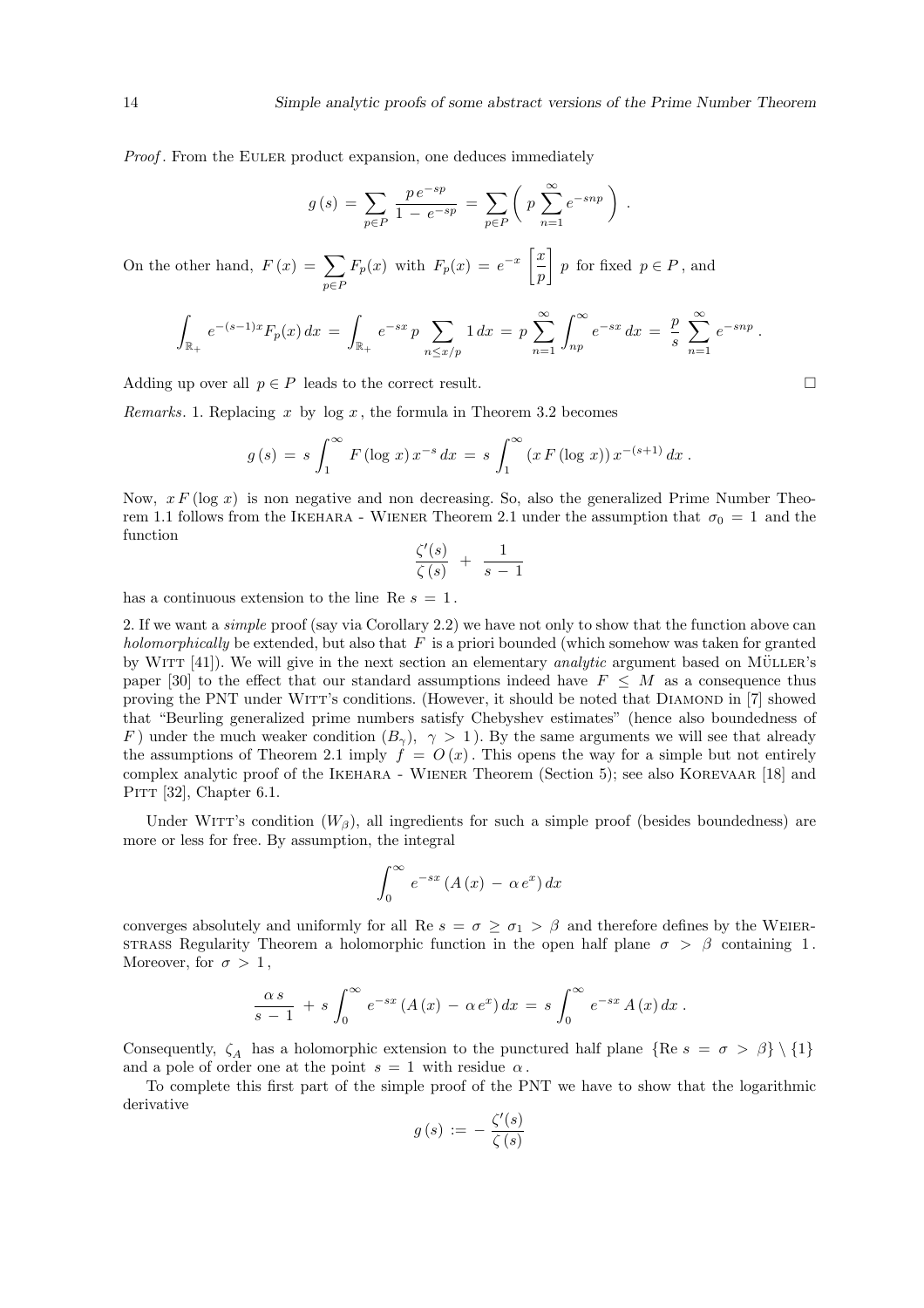is holomorphic in a neighborhood of the closed half plane  $\sigma \geq 1$  (except at  $s = 1$  where it has a pole of order 1 with residue 1). For this, we need the following generalization of MERTENS result<sup>6</sup>:

**Lemma 3.3**  $\zeta$  does not vanish on the real line Re  $s = 1$ .

*Proof*. For complex numbers z with  $|z| = 1$  one has  $\overline{z} = z^{-1}$  and therefore the identity

$$
\Big|\sum_{\ell=0}^{m-1} z^{\ell}\Big|^2 = \Big(\sum_{\ell=0}^{m-1} z^{\ell}\Big) \Big(\sum_{\ell'=0}^{m-1} \overline{z}^{\ell'}\Big) = \sum_{\ell,\ell'=0}^{m-1} z^{\ell-\ell'} = \sum_{|k|< m} (m - |k|) z^k.
$$

This yields with  $z = e^{-inpt}$  for  $\sigma > 1$  the relation

$$
(++) \qquad \prod_{|k| < m} \zeta(\sigma + kit)^{m-|k|} = \exp\Big(\sum_{\substack{n=1 \ p \in P}}^{\infty} \frac{e^{-\sigma np}}{n} \Big| \sum_{\ell=0}^{m-1} e^{i\ell npt} \Big|^2\Big) \ge 1\,,
$$

in particular, with  $m = 3$ , that  $|\zeta(\sigma)^3 \zeta(\sigma + it)^4 \zeta(\sigma + 2it)^2| \ge 1$ . But then, it is impossible - since  $\zeta^3(s)$  has a pole of order 3 at  $s=1$  - that

$$
\lim_{\sigma \searrow 1} \zeta(\sigma + it) = 0 \text{ for } t \neq 0.
$$

Remarks. 1. This very elegant proof can be found on WITT's page (see also [1], Lemma 8B). Obviously, *nemarks*. I. This very elegant proof can be found on WITT's page (see also [1], Lemma SD). Obviously it works under the a priori weaker assumption that the generalized  $\zeta$ -function  $\zeta(s) := \sum_{a \in A} e^{-sa}$ satisfies what we will call the standard assumptions, i. e. it exists (and hence is holomorphic) on the open half plane  $\sigma > \sigma_0 = 1$ , and

$$
\zeta\left(s\right) \, - \, \frac{\alpha}{s-1}
$$

can holomorphically be extended to an open neighborhood of the closed half plane  $\sigma \geq 1$  for some  $\alpha \neq 0$ . In fact, one can use  $(++)$  to show that Lemma 3.3 remains valid under the weaker condition  $(B_{\gamma})$ ,  $\gamma > 3/2$  (see [1] and the Appendix to Section 5).

2. Another short proof of Lemma 3.3 in the classical case - based on much longer presentations by HADAMARD, DE LA VALLÉE POUSSIN and MERTENS - has been given by ZAGIER [42] (see also DIAMOND [8]).

### 4 WITT's approach and boundedness of the function  $F$

Our goal now is to show that the function  $F$  is always bounded (from above) under the assumption  $(W<sub>β</sub>)$  (or the weaker "standard" assumptions mentioned in Remark 1 after Lemma 3.3). This can easily be deduced from WITT's approach to the PNT (with its amelioration in [30]). - In fact, we want to show much more, namely:

**Theorem 4.1** Let the real valued function f be non negative and non decreasing on  $[1, \infty)$  and suppose that the MELLIN transform

$$
g(s) := s \int_{1}^{\infty} f(x) x^{-(s+1)} dx
$$

exists for Re  $s > 1$ . Suppose, moreover, that for some constant  $\alpha$ , the holomorphic function

$$
g(s) - \frac{\alpha}{s-1}
$$

has a continuous extension to the closed half plane Re  $s \geq 1$ . Then, f is  $O(x)$ .

 $6$ As to the RIEMANN *hypothesis* (RH), there are positive and negative examples, even for isotonic sequences which behave similar to the logarithms of the natural numbers; for a more recent paper, see f. i. [43]. This indicates that the RH depends also deeply on the *additive* structure of  $N$ .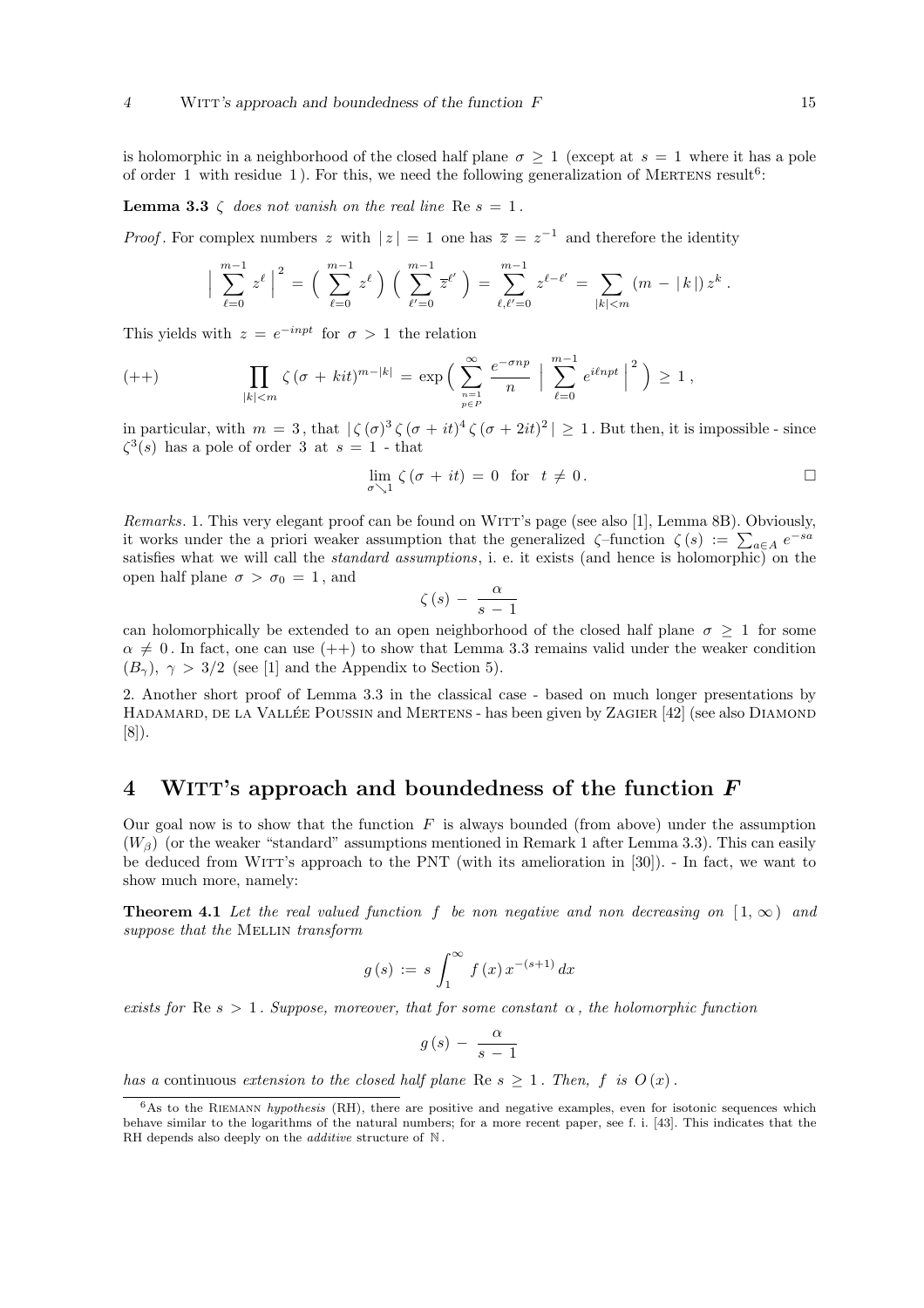Corollary 4.2 In the poor man's Ikehara–Wiener Theorem 2.2 and in Corollary 2.9 the assumption  $O(x)$  for f may be dropped.

Question. If one does not like to mix chocolate and vanilla ice cream it is necessary to prove the statement of the preceding corollary exclusively by standard complex analysis. Is this possible?

We write as before  $F(x) = e^{-x} f(e^x)$  such that after substitution, as in Theorem 3.2,

$$
g(s) = s \int_0^\infty e^{-(s-1)x} F(x) dx.
$$

We then have to conclude that under the assumptions of Theorem 4.1 the function  $F$  is bounded. For this, we will first show the boundedness of a certain convolution  $F * \Phi$  and need therefore a kind of converse which is implicit in MÜLLER's paper  $[30]$ .

**Lemma 4.3** Let  $\Phi$  be a non negative integrable function on  $\mathbb{R}$  with

$$
J := \int_{-a}^{a} \Phi(x) dx > 0
$$

for some  $a > 0$ , and suppose that the convolution  $F * \Phi$  exists and is bounded. Then F is bounded.

Remark. Note that, in turn,  $F \leq M$  implies the existence (and boundedness) of the convolution  $F * \Phi$  since F is by assumption locally integrable.

*Proof*. The main point of the argument is the monotonicity of the function  $e^x F(x)$ . Take any  $x > 0$ and  $y \in [-a, a]$ . Then

$$
e^{x-y} F(x - y) \ge e^{x-a} F(x - a)
$$
 and  $e^{y-x} \ge e^{-(x+a)}$ .

From this we deduce that

$$
\int_{-a}^{a} e^{x-y} F(x-y) e^{y-x} \Phi(y) dy \ge e^{x-a} F(x-a) e^{-(x+a)} \int_{-a}^{a} \Phi(y) dy = J e^{-2a} F(x-a).
$$

But the left hand side is not greater than the convolution  $(F * \Phi)(x)$ . This implies the result.  $\Box$ 

**Theorem 4.4** Let the real valued function f be non negative and non decreasing on  $[1,\infty)$  and suppose that the MELLIN transform

$$
g(s) := s \int_1^{\infty} f(x) x^{-(s+1)} dx
$$

exists for Re  $s > 1$ . Suppose, moreover, that for some constant  $\alpha$ , the holomorphic function

$$
g(s) - \frac{\alpha}{s-1}
$$

has a continuous extension to the closed half plane Re  $s \geq 1$ . Let further  $\Phi \geq 0$  be the FOURIER transform of an even, non negative continuous function  $\varphi$  with compact support  $T \subset \mathbb{R}$ . Put  $F(x) :=$  $e^{-x} f(e^x)$  for  $x \geq 0$  and extend this function trivially to R. Then the convolution  $F * \Phi$  exists, and

$$
\lim_{x \to \infty} (F * \Phi)(x) = \alpha \int_{\mathbb{R}} \Phi(y) dy.
$$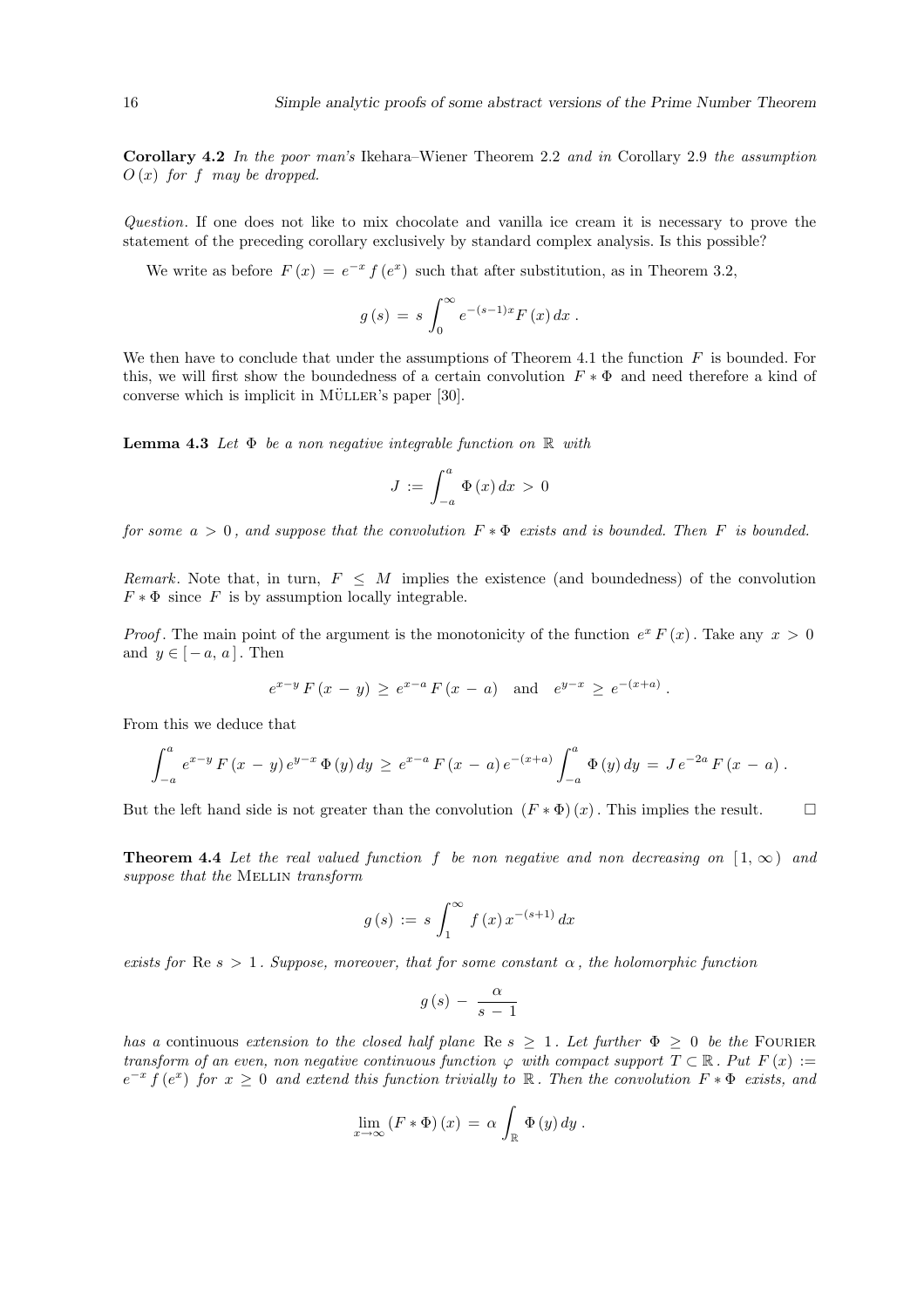Proof. Let us first remark that by definition the MELLIN transform g has real values for real  $s = \sigma$ . Hence, the constant  $\alpha$  must be real. Moreover, the assumption on  $\varphi$  implies that its FOURIER transform  $\Phi$  is real–valued and also even:

$$
\sqrt{2\pi} \Phi(x) = \int \varphi(t) e^{-ixt} dt = \int \varphi(-t) e^{-ixt} dt = \int \varphi(t) e^{ixt} dt = \int \varphi(t) \frac{e^{ixt} + e^{-ixt}}{2} dt
$$
  
= 
$$
\int \varphi(t) \cos(xt) dt.
$$

WITT starts implicitly with the following two–dimensional integral

$$
I_{\sigma} = I_{\sigma}(x) := \int_{\mathbb{R} \times \mathbb{R}} e^{ixt} \varphi(t) e^{-sy} F(y) dt dy , \text{ where } s = \sigma + it, \sigma > 0 \text{ fixed} .
$$

Note that the absolute value of the integrand is equal to

$$
\varphi(t) e^{-\sigma y} F(y) ,
$$

and we have by our assumption of  $g$  being a MELLIN transform of  $f$  that

$$
g(s) = s \int_0^\infty e^{-(s-1)x} F(x) dx , \quad \sigma > 1 ,
$$

and therefore the existence of the iterated integrals

$$
\int_{\mathbb{R}} \bigg( \int_{\mathbb{R}^*_+} \varphi(t) \, e^{-sy} \, F\left(y\right) dy \bigg) dt \, , \quad \sigma > 0 \, .
$$

But this implies by the Theorem of TONELLI, that  $I_{\sigma}$  exists for all  $\sigma > 0$  such that we get by FUBINI's Theorem (for fixed  $\sigma > 0$  and x):

$$
\int_{\mathbb{R}} \bigg( \int_{\mathbb{R}} e^{-\sigma y} F(y) e^{-iyt} dy \bigg) e^{ixt} \varphi(t) dt = \int_{\mathbb{R}} \bigg( \int_{\mathbb{R}} e^{-i(y-x)t} \varphi(t) dt \bigg) e^{-\sigma y} F(y) dy,
$$

hence

$$
\frac{1}{\sqrt{2\pi}}\int_T e^{ixt}\frac{g(1+\sigma+it)}{1+\sigma+it}\,\varphi(t)\,dt = \int_0^\infty e^{-\sigma y}\,F(y)\,\Phi(x-y)\,dy\,.
$$

Since also

$$
s \int_0^\infty e^{-(s-1)x} \, dx = \frac{s}{s-1} \ ,
$$

we arrive at WITT's main equality (slightly generalized):

$$
(***) \qquad \frac{1}{\sqrt{2\pi}}\int_T e^{ixt}\left\{\frac{g(1+\sigma+it)}{1+\sigma+it}-\frac{\alpha}{\sigma+it}\right\}\varphi(t)dt=\int_0^\infty e^{-\sigma y}\left(F(y)-\alpha\right)\Phi\left(x-y\right)dy.
$$

We now let  $\sigma$  go to 0. Since the function  $(z + 1)^{-1}(g(z + 1) - \alpha(z + 1)/z)$  is uniformly continuous on the rectangle  $[0, 1] \times T$  we can apply LEBESGUE's Theorem in order to see that the left hand side converges to

$$
L(x) := \frac{1}{\sqrt{2\pi}} \int_T e^{ixt} \frac{g(1+it) - \alpha/it - \alpha}{1+it} \varphi(t) dt.
$$

On the other side, the family  $e^{-\sigma y} \Phi(x - y)$  converges monotone for fixed x to the integrable function  $\Phi(x - y)$ . Thus, this part of the right hand side converges due to LEVI's Theorem to

$$
\alpha \int_{-\infty}^{x} \Phi(y) dy.
$$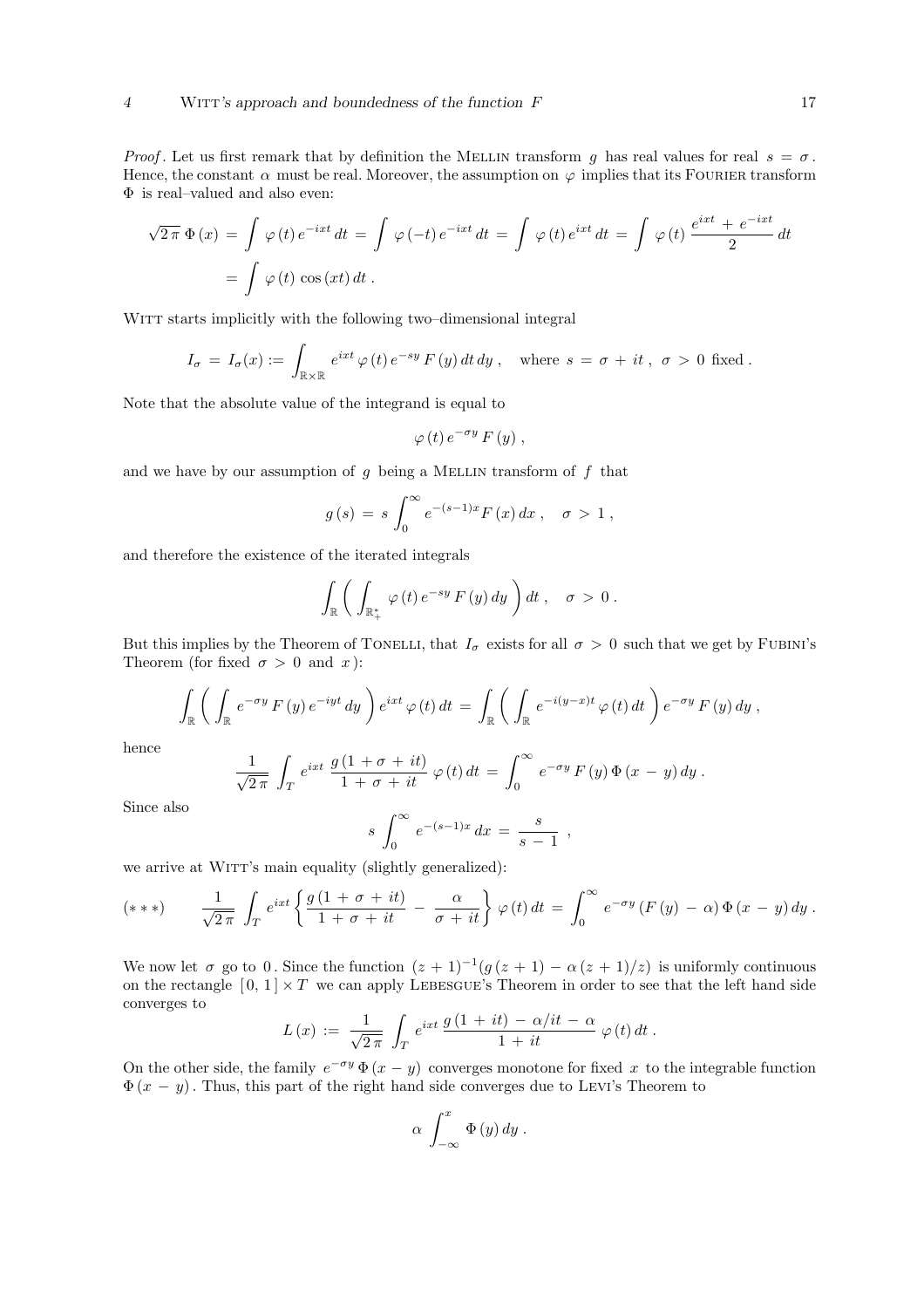Therefore, the limit

$$
\lim_{\sigma \searrow 0} \int_{\mathbb{R}} e^{-\sigma y} F(y) \, \Phi(x - y) \, dy
$$

exists, too, and the same reasoning yields as limit the value

$$
\int_{\mathbb{R}} F(y) \Phi(x - y) dy = (F * \Phi)(x).
$$

So, we see that the convolution  $F * \Phi$  exists, as desired, and we have at each x the identity

$$
(F * \Phi)(x) = L(x) + \alpha \int_{-\infty}^{x} \Phi(y) dy.
$$

Finally,  $L(x)$  being the FOURIER transform of a continuous function on R with compact support,  $\lim_{x\to\infty} L(x) = 0$  by the RIEMANN - LEBESGUE Lemma (see the proof of Lemma 2.8). Thus,

$$
\lim_{x \to \infty} (F * \Phi)(x) = \alpha \int_{\mathbb{R}} \Phi(y) dy.
$$

*Proof* of Theorem 4.1. We just have to make sure that pairs  $(\varphi, \Phi)$  as in Theorem 4.4 and Lemma 4.3 exist. The task can easily be achieved by functions of type  $\varphi(u) := \sup(0, b^2(2a - |u|))$ . Obviously,  $\varphi$  is equal to the convolution  $\lambda * \lambda$  of the function  $\lambda := b \chi_{[-a,a]}, \chi_{I}$  denoting the characteristic function of the interval  $I$ . It is well known or easy to compute that

$$
\widehat{\lambda}(t) = \sqrt{\frac{2}{\pi}} b \frac{\sin at}{t},
$$

and from this it follows that

$$
\Phi(t) := \widehat{\varphi}(t) = \widehat{\lambda * \lambda}(t) = \sqrt{2\pi} \widehat{\lambda}^2(t) = c \left(\frac{\sin at}{t}\right)^2 \quad \text{with} \quad c := 2b^2 \sqrt{2/\pi} \, . \qquad \Box
$$

Remark. Using the full strength of  $L^1$ -theory, we obviously need only the assumption that for  $x \searrow 1$ the function  $g_x(iy) := g(x + iy)$  converges to  $g(1 + y)$  in  $L^1$  on every finite interval  $|y| \leq C$ . Under the stronger assumptions of Theorem 4.4, the use of LEBESGUE's Convergence Theorem can be replaced by arguments with the RIEMANN integral and *uniform* convergence; FUBINI - TONELLI is also true under these assumptions. Finally, it is not difficult to replace B. Levi's Theorem by an adequate Riemann equivalent (see [1], Appendix 5, Theorem).

### Appendix: LEPTIN's interpretation

In the classical case, we have for  $\sigma > 0$ :

$$
e^{-\sigma t} F(t) = e^{-(\sigma+1)t} \psi(e^t) \leq C t e^{-\sigma t} .
$$

Therefore, the function  $F_{\sigma}$  defined by

$$
F_{\sigma}(t) := e^{-\sigma t} \left( F(t) - 1 \right)
$$

is contained in  $L^1 \cap L^2$ . More generally, this is true when F is bounded from above by a polynomial in t, in particular if F is bounded. Then, also the FOURIER transform  $\widehat{F}_{\sigma} \in L^2$ . But, by Theorem 3.2,

$$
\widehat{F_{\sigma}}(t) = \frac{g(1 + \sigma + it)}{1 + \sigma + it} - \frac{1}{\sigma + it}.
$$

Henceforth, the formula  $(**)$  is nothing else but the PLANCHEREL formula applied to the function  $\Phi$  and the translate  $\tau_x F_{\sigma}$ .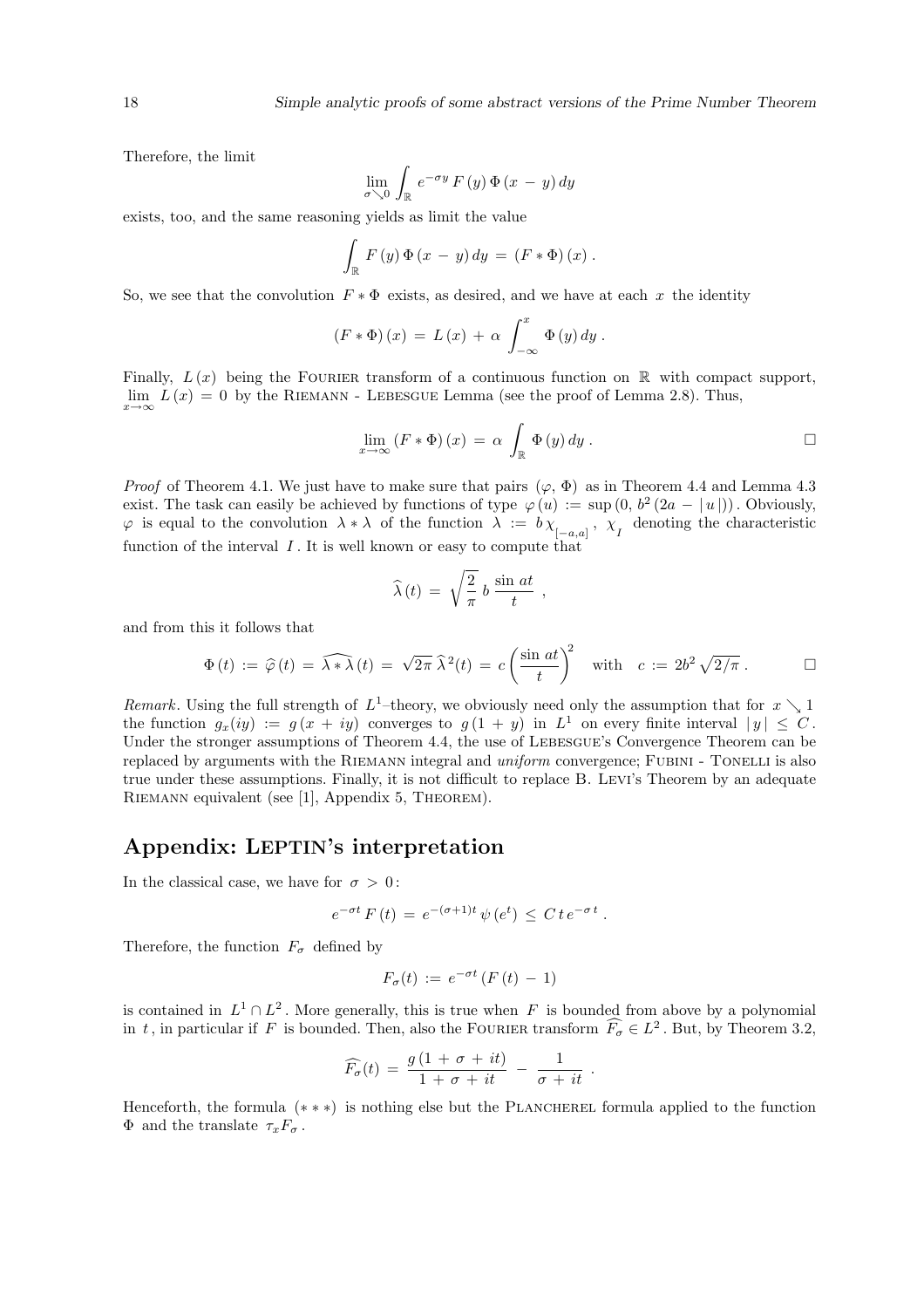### 5 WITT's proof of the generalized PNT and application to the IKEHARA - WIENER Theorem

Of course, it is not quite reasonable to use the relation  $(**)$  just for proving  $F \leq M$ . In fact, it leads to a simple analytic proof of the generalized PNT which depends on a little deeper but still elementary knowledge of Fourier analysis. The arguments even apply to prove the Ikehara - Wiener Theorem 2.1 directly.

WITT begins his page with the following remark:

**Lemma 5.1** For every  $\varepsilon > 0$  there exists an even non negative continuous function  $\varphi$  with compact support such that its FOURIER transform  $\Phi$  has the following properties :

$$
\int_{\mathbb{R}} \Phi(t) dt = 1 , \quad e^{-\varepsilon} < \int_{-\varepsilon}^{\varepsilon} \Phi(t) dt < 1 .
$$

*Proof.* Choosing the constants a and b for  $\varphi$  in the proof of Theorem 4.4 appropriately gives the result: By the inversion formula for FOURIER transforms, we get

$$
\varphi\left(u\right) \,=\, \frac{1}{\sqrt{2\pi}}\,\int_{\mathbb{R}}\,\Phi\left(t\right)e^{itu}\,dt
$$

and therefore, with  $u = 0$ ,

$$
2 a b^{2} = \frac{1}{\sqrt{2\pi}} \int_{\mathbb{R}} \Phi(t) dt = \frac{2b^{2}}{\pi} \int_{\mathbb{R}} \left(\frac{\sin at}{t}\right)^{2} dt,
$$

and in particular, as one can also show by complex analytic methods,

$$
\int_{\mathbb{R}} \left( \frac{\sin t}{t} \right)^2 dt = \pi .
$$

For fixed  $a > 0$ , we choose  $b > 0$  such that  $2ab^2 \sqrt{ }$  $2\pi = 1$ . Then we have for all  $\varepsilon > 0$ :

$$
\int_{-\varepsilon}^{\varepsilon} \Phi(t) dt < \int_{-\infty}^{\infty} \Phi(t) dt = 1.
$$

On the other hand, we get by the substitution  $\tau := a t$  because of  $c = 1/(\pi a)$  that

$$
\int_{-\varepsilon}^{\varepsilon} \Phi(t) dt = \frac{1}{\pi a} \int_{-\varepsilon}^{\varepsilon} \left( \frac{\sin at}{t} \right)^2 dt = \frac{1}{\pi} \int_{-\varepsilon a}^{\varepsilon a} \left( \frac{\sin \tau}{\tau} \right)^2 d\tau.
$$

For arbitrarily given  $\varepsilon > 0$ , one can finally choose a so large that

$$
\int_{-\varepsilon a}^{\varepsilon a} \left( \frac{\sin \tau}{\tau} \right)^2 d\tau > e^{-\varepsilon} \pi . \qquad \qquad \Box
$$

Remark. The function

$$
K(t) = \frac{1 - \cos t}{\pi t^2} = \frac{1}{2\pi} \left( \frac{\sin t/2}{t/2} \right)^2
$$

is known in the literature as the FEJER kernel. For  $\Phi(t) = r K (rt)$  the formula  $(* * *)$  is nothing else but the "basic relation" in the proofs by Wiener and Bochner (see [18], p. 483).

In order to prove the generalized PNT and even the IKEHARA - WIENER Theorem 2.1 after WITT, we follow once more the notes of LEPTIN. We put again  $F(x) = e^{-x} f(e^x)$  and know by Theorem 4.1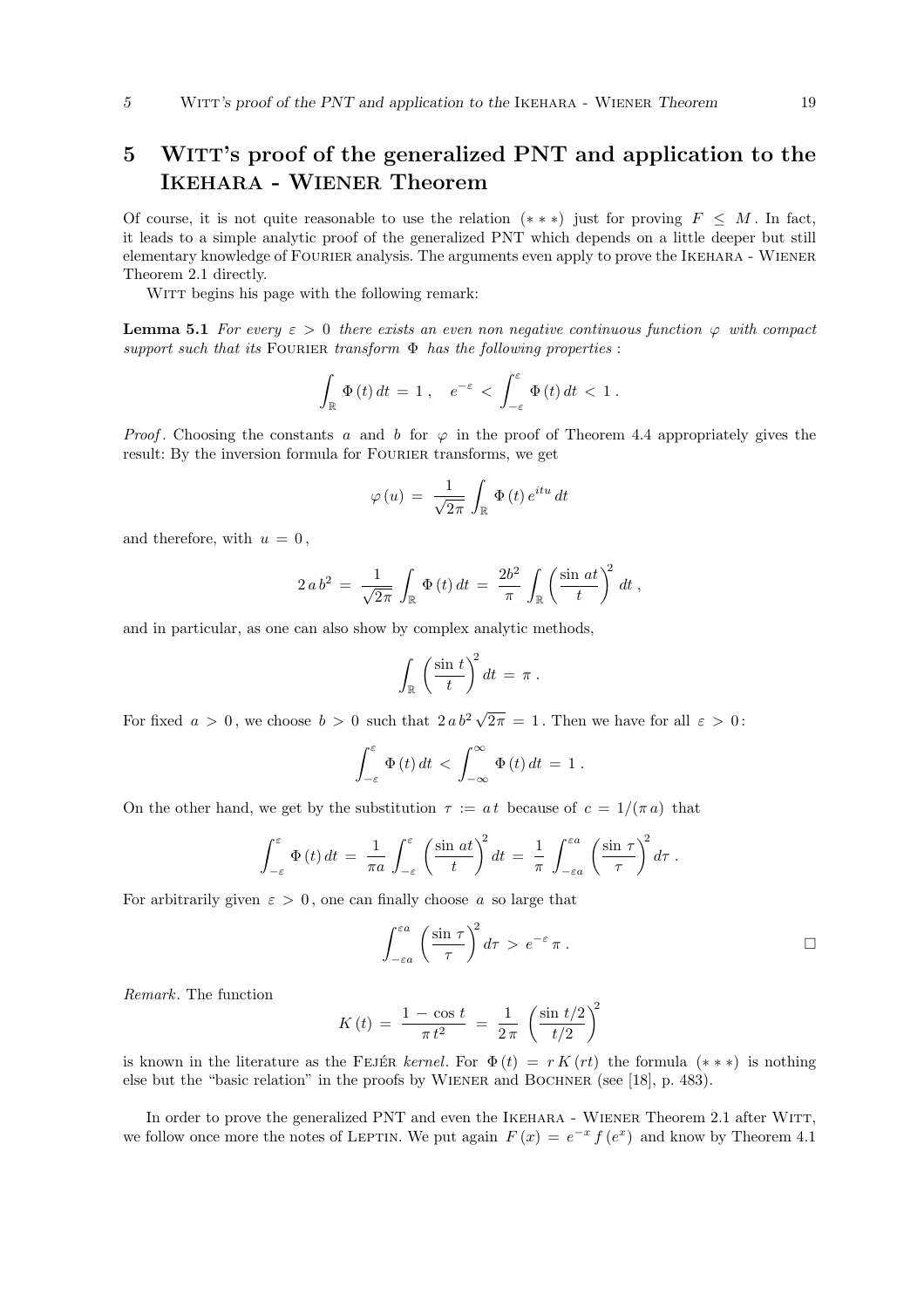that F is bounded. Similarly as in Section 4, it follows by the isotony of the function  $x \mapsto e^x F(x)$ that

$$
e^{x-\varepsilon} F(x-\varepsilon) \le e^{x-y} F(x-y) \le e^{x+\varepsilon} F(x+\varepsilon)
$$

for all y with  $|y| \leq \varepsilon$  independently of x. Multiplication with  $e^{y-x}$  gives then

$$
e^{-2\varepsilon} F(x-\varepsilon) \leq F(x-y) \leq e^{2\varepsilon} F(x+\varepsilon).
$$

After choosing  $\Phi$  with respect to  $\varepsilon$  as in Lemma 5.1, this implies

$$
e^{-3\varepsilon} F(x-\varepsilon) \le e^{-2\varepsilon} F(x-\varepsilon) \int_{-\varepsilon}^{\varepsilon} \Phi(y) dy \le \int_{-\varepsilon}^{\varepsilon} F(x-y) \Phi(y) dy \le e^{2\varepsilon} F(x+\varepsilon)
$$

for  $|y| \leq \varepsilon$  and

$$
e^{-3\varepsilon} F(x-\varepsilon) \le (F * \Phi)(x) .
$$

Using the bound  $F \leq M$  the choice of  $\Phi$  gives the inequalities

$$
0 \le (F * \Phi)(x) - \int_{-\varepsilon}^{\varepsilon} F(x - y) \Phi(y) dy = \int_{|y| \ge \varepsilon} F(x - y) \Phi(y) dy \le M (1 - e^{-\varepsilon}).
$$

Therefore,

$$
F(x+\varepsilon) \ge e^{-2\varepsilon} \left( \left( F * \Phi \right)(x) - M(1 - e^{-\varepsilon}) \right) \text{ and } F(x-\varepsilon) \le e^{3\varepsilon} \left( \left( F * \Phi \right)(x) + M(1 - e^{-\varepsilon}) \right).
$$
  
Because of  $\lim_{x \to \infty} \left( F * \Phi \right)(x) = \alpha$  (Theorem 4.4), the claim follows:  $\lim_{x \to \infty} F(x) = \alpha$ .

Remark. According to our remarks at the end of Section 4, the proof of the IKEHARA - WIENER Theorem 2.1 presented here works under weaker conditions on the extension of  $q$  thus leading to the conclusion of Theorem 4.2 of [19] by almost the same path of reasoning. Moreover, Theorem 2.1 itself can be proved without referring to the Lebesgue integral.

### Appendix: Simple proof under BEURLING's conditions

Let us finish this survey with some comments on what we can achieve with our approach when we only assume one of the less restrictive conditions  $(B_{\gamma})$  instead of  $(W_{\beta})$ . We first notice (see Section 3) that for  $\sigma > 1$  we have

(+++) 
$$
\zeta_A(s) = \frac{\alpha s}{s-1} + s \rho(s)
$$
 with  $\rho(s) = \int_0^\infty e^{-sx} (A(x) - \alpha e^x) dx$ .

Certainly,  $\rho(s)$  is a holomorphic function with derivatives

$$
\rho^{(n)}(s) = \int_0^\infty (-x)^n e^{-sx} (A(x) - \alpha e^x) dx.
$$

It is easily seen that this derivative can continuously be extended to  $\sigma \geq 1$  if the semigroup A satisfies  $(B_{\gamma})$  with  $\gamma > n + 1$ . So, we may conclude:

**Theorem 5.2** If  $\gamma > n + 1$ , then  $\zeta_A$  and all its derivatives up to the n-th order have continuous extensions to the punctured line  ${Re s = 1} \ \{1\}$ .

In particular, if  $\gamma > 1$ , the function  $\zeta_A$  has a continuous extension to the punctured line  $\{\sigma =$  $1\setminus\{1\}$ , and, moreover (cf. [1] and the concluding remarks at the end of this appendix), this extension has no zeros if  $\gamma > 3/2$ . Therefore, if we suppose that  $\gamma > 2$ , we know that the quotient  $\zeta'_A/\zeta_A$  can continuously be extended to the line  $\sigma = 1$  except at the point 1. More precisely, one can easily prove the following lemma (see [2], Lemma 3.4).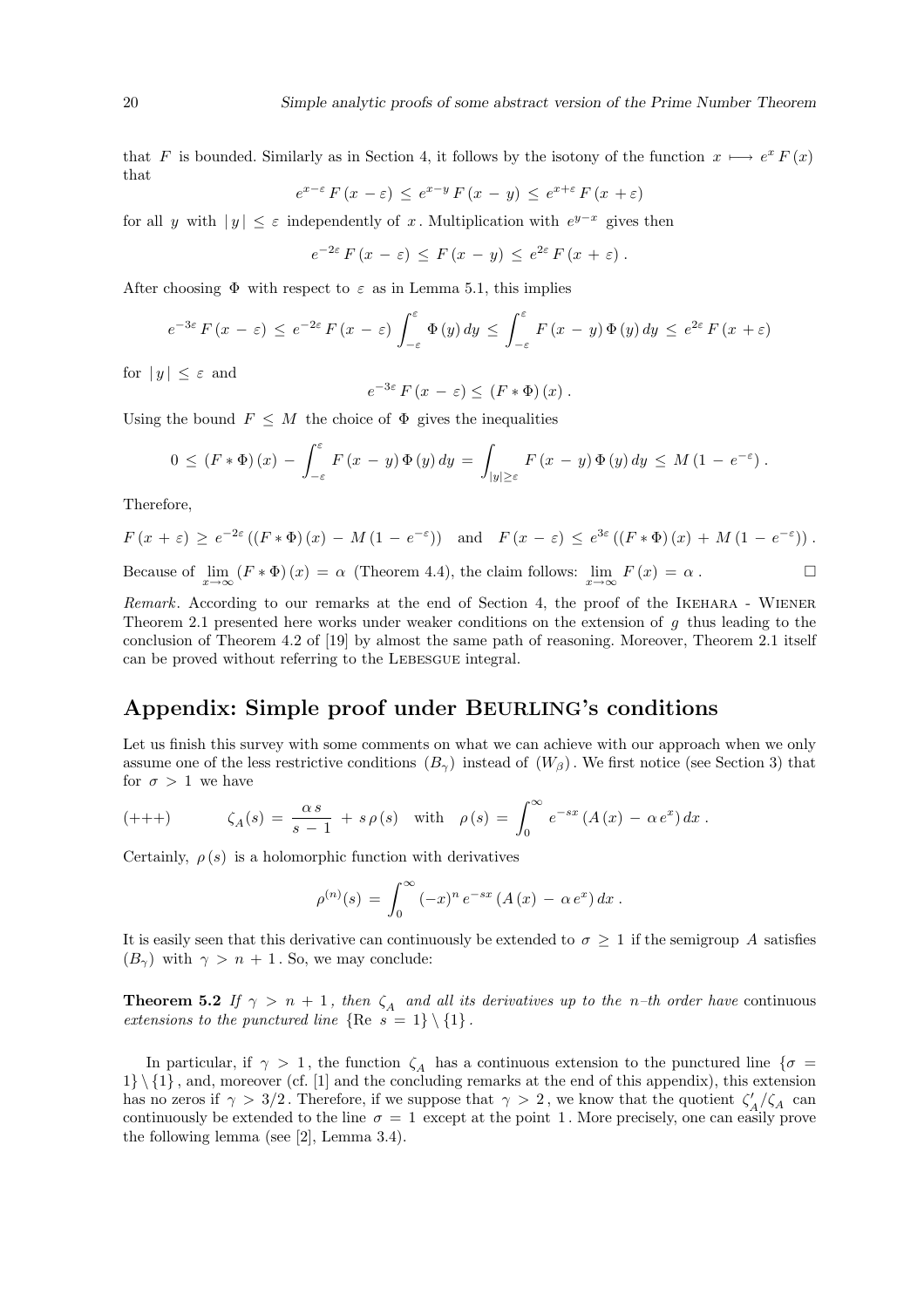**Lemma 5.3** Define the function h on the open half plane  $\{\sigma = \text{Re } s > 1\}$  by

$$
h(s) := -\frac{\zeta_A'(s)}{\zeta_A(s)} - \frac{1}{s-1}.
$$

Then, for  $\gamma > 2$ , h can continuously be extended to the line  $\sigma = 1$ , and it exists the limit

$$
\lim_{\substack{s\to 1\\Re\,s\geq 1}}\frac{h\left(s\right)-h\left(1\right)}{s-1}
$$

.

Using also our former considerations, especially Corollary 2.9, this immediately yields a (quite) simple proof of the following part of BEURLING's Theorem, as was first noticed by BEKEHERMES [2].

**Theorem 5.4** The abstract PNT holds under the condition  $(B_{\gamma})$ ,  $\gamma > 2$ .

Remark. BEKEHERMES also invoked the CHEBYSHEV estimates of [7] for his proof. We can avoid this by referring, once more, to Theorem 4.1.

Let us add a few remarks on the non vanishing of the  $\zeta$ -function on  $\sigma = 1$  for  $\gamma > 3/2$  following [1]. BATEMAN and DIAMOND first conclude that  $\zeta = \zeta_A$  cannot tend to zero too quickly as  $s \to 1 + it$ . In fact, if  $\gamma > 1$ , then for any non zero real number t and any positive integer m there exists a positive constant  $C = C(m, t)$  such that

$$
|\zeta(\sigma + it)| \ge C(\sigma - 1)^{1/2 + 1/2m}
$$

(see [1], Lemma 8C; to come to this result, the authors apply  $(++)$  for arbitrary m). On the other hand (loc. cit., Lemma 8D) one has a LIPSCHITZ condition for  $1 < \gamma < 2$  (this is no loss of generality since  $(B_{\gamma})$  implies  $(B_{\gamma'})$  for all  $\gamma' < \gamma$ ):

$$
|\zeta(s_1) - \zeta(s_2)| \le D |s_1 - s_2|^{\gamma - 1}
$$

for all  $s_1, s_2 \in \Omega(\delta, \Delta)$  and  $D = D(\delta, \Delta)$ , where  $0 < \delta < \Delta - 1$  and

$$
\Omega\left(\delta,\Delta\right) := \left\{ s \in \mathbb{C} : \text{Re } s \geq 1, \, |s - 1| \geq \delta, \, |s| \leq \Delta \right\}.
$$

So, if  $\zeta(1 + it_0) = 0$  for some  $t_0 \in \mathbb{R}^*$ , then for all m and all  $\sigma$  with  $1 < \sigma < 2$ :

$$
C(\sigma - 1)^{1/2 + 1/2m} \le |\zeta(\sigma + it_0)| \le D(\sigma - 1)^{\gamma - 1}
$$
.

This obviously leads to a contradiction when m is so large that  $1/(2m) < \gamma - 3/2$ .

### Bibliography

- [1] Bateman, P. T., and Diamond, H. G.: Asymptotic distribution of Beurling's generalized prime numbers. In: Studies in Number Theory, pp. 152–210. Math. Assoc. Amer., Prentice Hall: Englewood Cliffs 1969.
- [2] Bekehermes, T.: Allgemeine Dirichletreihen und Primzahlverteilung in arithmetischen Gruppen. Dissertation: Clausthal 2003. (See: http://www.math.tu-clausthal.de/Personen/bekehermes.html).
- [3] Beurling, A.: Analyse de la loi asymptotique de la distribution des nombres premiers généralisés, I. Acta Math. 68 (1937), 255–291.
- [4] Bochner, S.: Ein Satz von Landau und Ikehara. Math. Zeitschr. 37 (1933), 1–9.
- [5] Diamond, H. G.: The Prime Number Theorem for Beurling's Generalized Numbers. J. of Number Theory 1 (1969), 200–207.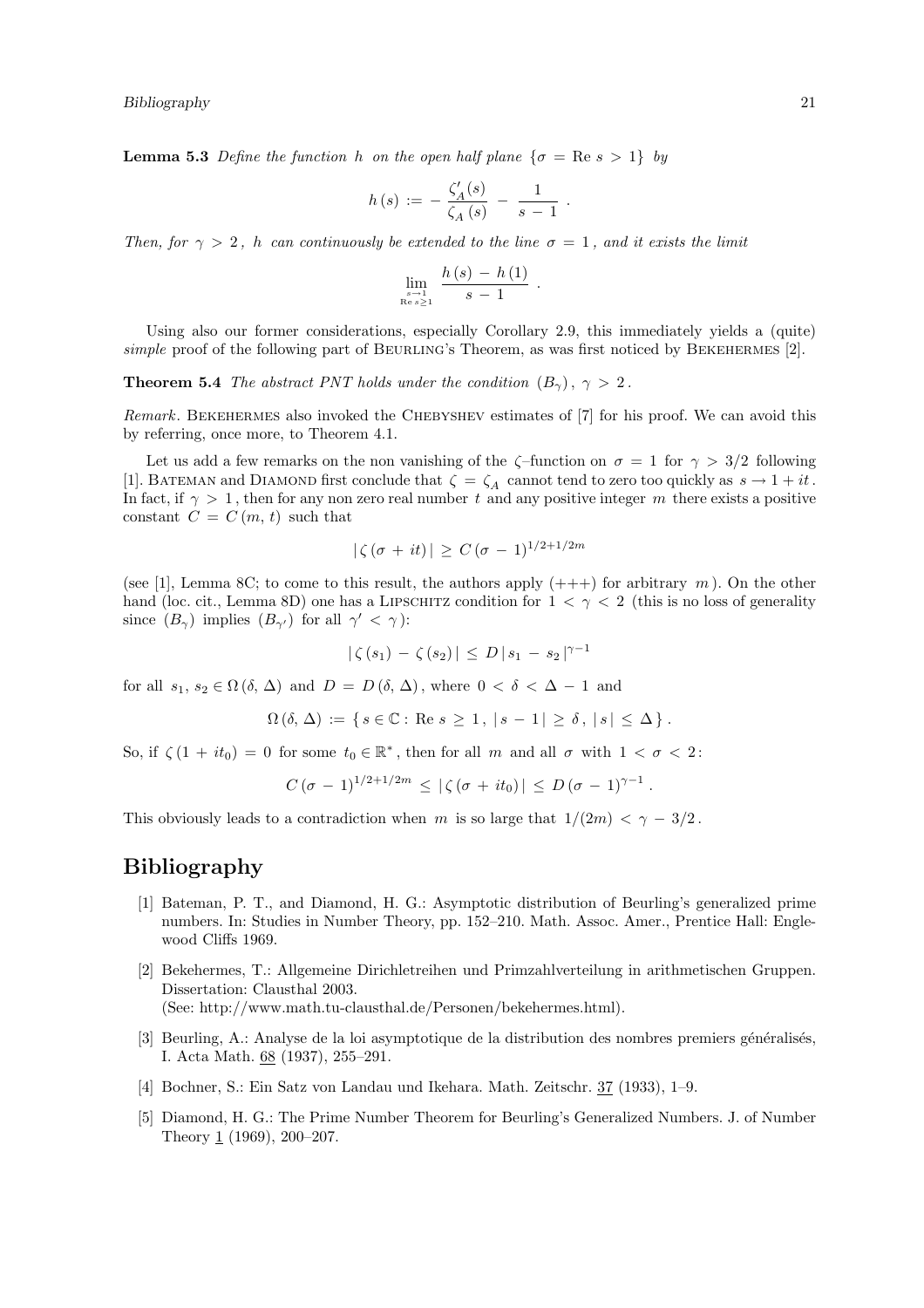- [6] Diamond, H. G.: A set of generalized numbers showing Beurling's theorem to be sharp. Illinois J. Math. 14 (1970), 29–34.
- [7] Diamond, H. G.: Chebyshev estimates for Beurling generalized prime numbers. Proceedings of the AMS 39 (1973), 503–508.
- [8] Diamond, H. G.: Elementary methods in the study of the distribution of prime numbers. Bulletin of the AMS 7, No. 3 (1982), 553–589.
- [9] Erdös, P.: On a new method in elementary number theory which leads to an elementary proof of the prime number theorem. Proc. Nat. Acad. Sci. USA 35 (1949), 379–384.
- [10] Hadamard, J.: Sur la distribution des zéros de la fonction  $\zeta(s)$  et ses conséquences arithmétiques. Bull. Soc. Math. France 24 (1896), 199–220.
- [11] Ikehara, S.: An extension of Landau's theorem in the analytic theory of numbers. J. Math. and Phys. MIT  $10$  (1931), 1–12.
- [12] Ingham, A. E.: The distribution of prime numbers. Originally published in 1932 by Cambridge University Press. Unchanged Reprint. Hafner Publishing Company, Inc.: New York, N. Y. 1971.
- [13] Ingham, A. E.: On Wiener's method in Tauberian theorems. Proc. London Math. Soc. (2) 38 (1935), 458–480. 64–188.
- [14] Jameson, G. J. O: The Prime Number Theorem. Cambridge University Press: Cambridge 2003.
- [15] Karamata, J.: Weiterführung der N. Wienerschen Methode. Math. Zeitschr. 38 (1934), 701–708.
- [16] Knopfmacher, J.: Abstract Analytic Number Theory. North Holland: Amsterdam–Oxford 1975.
- [17] Korevaar, J.: On Newman's Quick Way to the Prime Number Theorem. Math. Intelligencer, Vol. 4, No. 3 (1982), 108–115.
- [18] Korevaar, J.: A century of complex Tauberian theory. Bull. Amer. Math. Soc., Vol. 39, No. 4 (2002), 475–531.
- [19] Korevaar, J.: The Wiener–Ikehara theorem by complex analysis. Proc. of the Amer. Math. Soc., Vol. 134, No. 4 (2005), 1107–1116.
- [20] Landau, E.: Ueber die zu einem algebraischen Zahlkörper gehörige Zetafunction und die Ausdehnung der Tschebyschefschen Primzahlentheorie auf das Problem der Vertheilung der Primideale. J. Reine Angew. Math. 125 (1903), 64–188.
- [21] Landau, E.: Handbuch der Lehre von der Verteilung der Primzahlen. Vol. I, II. Teubner: Leipzig, Berlin 1909. (Second edition with an appendix by P. T. Bateman, Chelsea Publ. Co., New York 1953).
- [22] Landau, E.: Einführung in die elementare und analytische Theorie der algebraischen Zahlen und der Ideale. 2. Auflage, Göttingen 1927.
- [23] Landau, E.: Uber den Wienerschen neuen Weg zum Primzahlsatz. Sitz.–Ber. Preuss. Akad. Wiss., ¨ Phys.–Math. Klasse (1932), 514–521.
- [24] Landau, E., and Heilbronn, H.: Bemerkung zu der vorstehenden Arbeit von Herrn Bochner. Math. Zeitschr. 37 (1933), 10–16.
- [25] Landau, E., and Heilbronn, H.: Anwendungen der N. Wienerschen Methode. Math. Zeitschr. 37 (1933), 18–21.
- [26] Lang, S.: Complex analysis. Graduate Texts in Math., vol 103. 4th edition. Springer: New York (1999).